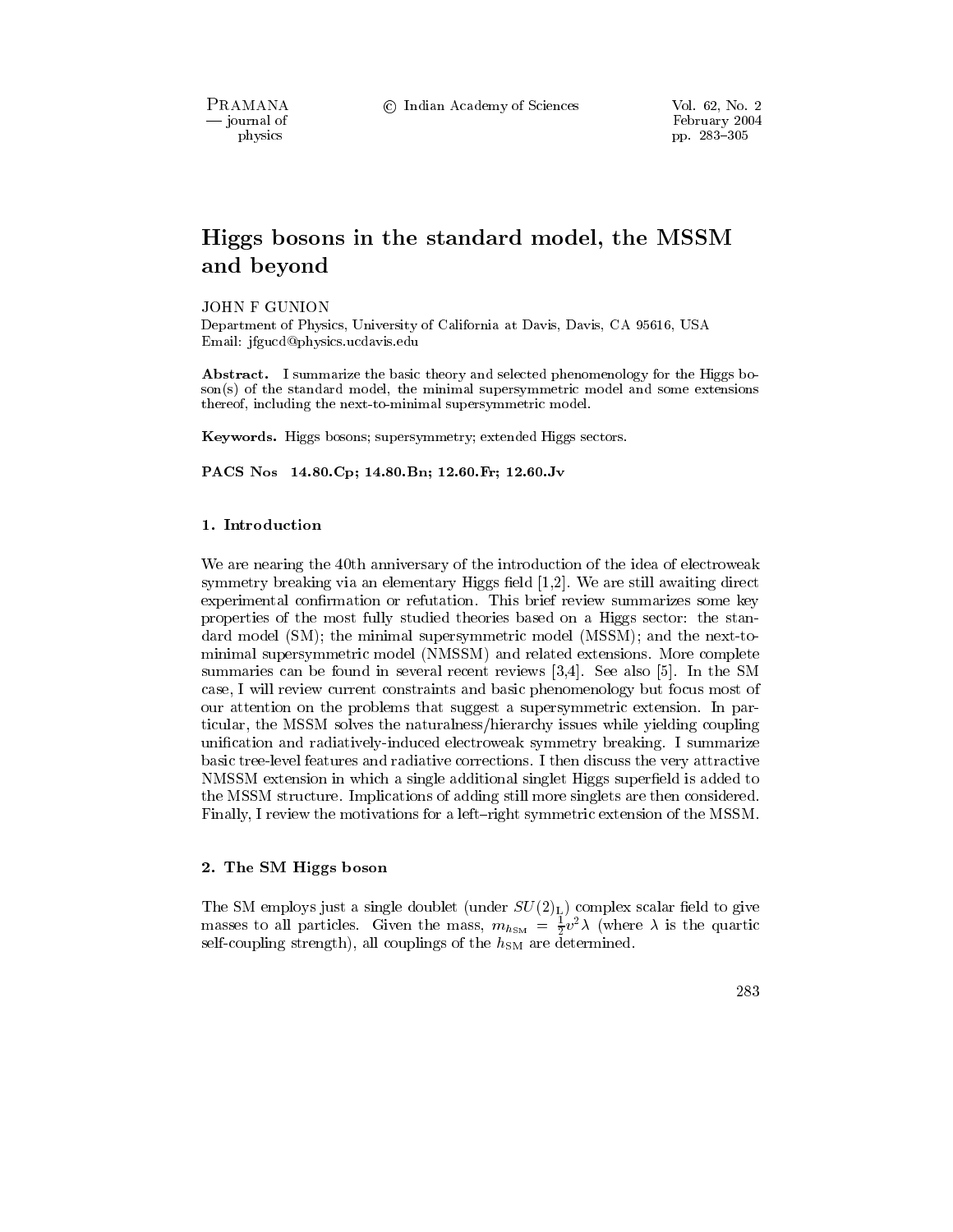John F Gunion

$$
g_{h_{\rm SM}f\overline{f}} = \frac{m_f}{v}, \quad g_{h_{\rm SM}VV} = \frac{2m_V^2}{v}, \quad g_{h_{\rm SM}h_{\rm SM}VV} = \frac{2m_V^2}{v^2},
$$

$$
g_{h_{\rm SM}h_{\rm SM}h_{\rm SM}} = \frac{3}{2}\lambda v = \frac{3m_{h_{\rm SM}}^2}{v}, \quad g_{h_{\rm SM}h_{\rm SM}h_{\rm SM}h_{\rm SM}} = \frac{3}{2}\lambda = \frac{3m_{h_{\rm SM}}^2}{v^2},\tag{1}
$$

where  $V = W$  or Z and  $v = 2m_W/g = 246 \text{ GeV}$ . The couplings and  $m_{h_{SM}}$ determine the branching ratios and total width. The  $h_{\rm SM}$  is very narrow until  $m_{h_{\text{SM}}} > 2m_W$ , at which point the VV decay modes start to take over and the width increases rapidly, reaching  $\Gamma_{h_{\rm SM}}^{tot} \sim \frac{1}{2} m_{h_{\rm SM}}$  for  $m_{h_{\rm SM}} \sim 900$  GeV. The branching<br>ratios and width appear in figure 1. Note that  $B(h_{\rm SM} \to \gamma \gamma)$  is substantial for  $m_{h_{\text{SM}}} \sim 120 \text{ GeV} - \text{this is important for the LHC } \gamma \gamma \text{ final state distance.}$ a light  $h_{\text{SM}}$ .

The most immediate goal of the present and future colliders will be to discover the SM Higgs (or a SM-like Higgs) if it exists and then to measure its branching ratios, total width, self-coupling, spin, parity and CP. This will not be possible without having both the LHC and a future LC. The exact strategies will depend on



Figure 1. The SM Higgs branching ratios and total width.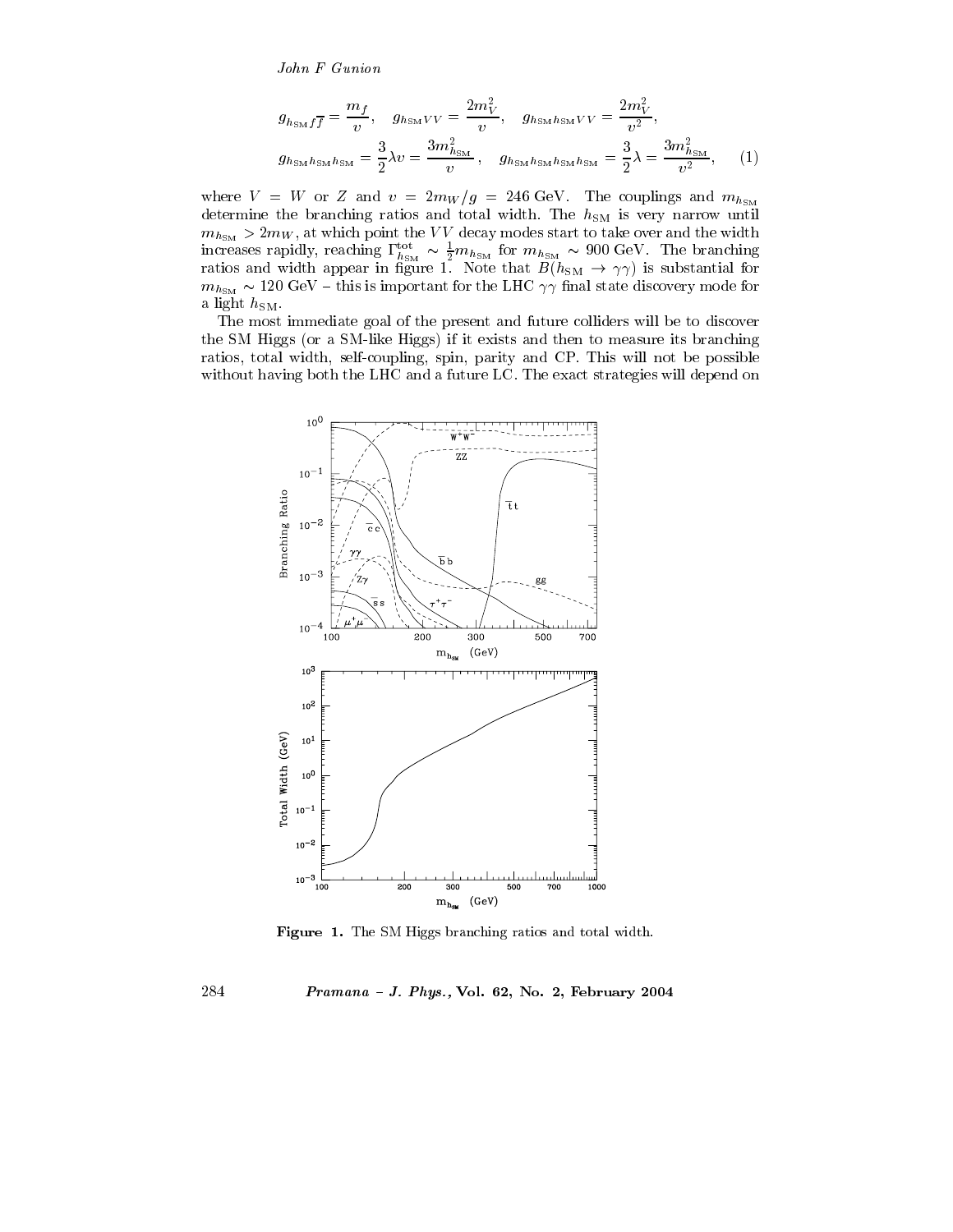the still unknown value of  $m_{h_{\rm SM}}$ . However, we do have some hints regarding  $m_{h_{\rm SM}}$ from current data. Precision electroweak constraints [6] give  $m_{h_{\rm SM}} < 211 \text{ GeV}$  at 95% confidence level (CL), with a preferred central value of  $m_{h_{\rm SM}} = 91^{+58}_{-37}$  GeV, below the 95% CL LEP bound of  $m_{h_{\rm SM}} \ge 114.4$  GeV [7].

It is important to assess the constraints on the SM Higgs sector related to the scale  $\Lambda$  at which new physics beyond the SM first emerges. The two basic theoretical constraints are: (1) the Higgs self coupling should not blow up below scale  $\Lambda$  – this leads to an upper bound on  $m_{h_{\rm SM}}$  as a function of  $\Lambda$ ; (2) the Higgs potential should not develop a new minimum at large values of the scalar field of order  $\Lambda$  - this leads to a lower bound on  $m_{h_{\rm SM}}$  as a function of  $\Lambda$ . Together, these two constraints imply that the SM can be valid all the way up to  $M_{\text{Pl}}$  if  $130 \lesssim m_{h_{\text{SM}}} \lesssim 180 \text{ GeV}$ , as illustrated in the left-hand half of figure 2 taken from [8].

The precision electroweak constraints can also be somewhat modified if we allow for new physics operators (there are two important ones – one contributing to the S parameter and the other to the T parameter) characterized by some scale  $\Lambda$ . If the coefficients of these two operators are tree-level in size, then the above upper bound on  $m_{h_{SM}}$  can be considerably weakened, as illustrated by the blue line in the right-hand half of figure 2 [9]. However, the survival of the SM as an effective theory all the way up to  $M_{\text{Pl}}$  is unlikely due to the problem of 'naturalness' and the associated 'fine-tuning' issue. We should impose the additional condition that  $m_{h<sub>SM</sub>} \sim m_Z$  is not a consequence of extreme fine-tuning. Recall that after including the one-loop corrections we have

$$
m_{h_{\rm SM}}^2 = \mu^2 + \frac{3\Lambda^2}{32\pi^2 v^2} (2m_W^2 + m_Z^2 + m_{h_{\rm SM}}^2 - 4m_t^2),\tag{2}
$$

where  $\mu^2 = -2\lambda v^2 \sim \mathcal{O}(m_Z^2)$  is a fundamental parameter of the theory. These two terms have entirely different sources, and so a value of  $m_{h_{SM}} \sim m_Z$  should not arise by fine-tuned cancellation between the two terms. There are then two



Figure 2. Left: Triviality and global minimum constraints on  $m_{h_{\rm SM}}$  vs.  $\Lambda$ . Right: fine-tuning constraints on  $\Lambda$ .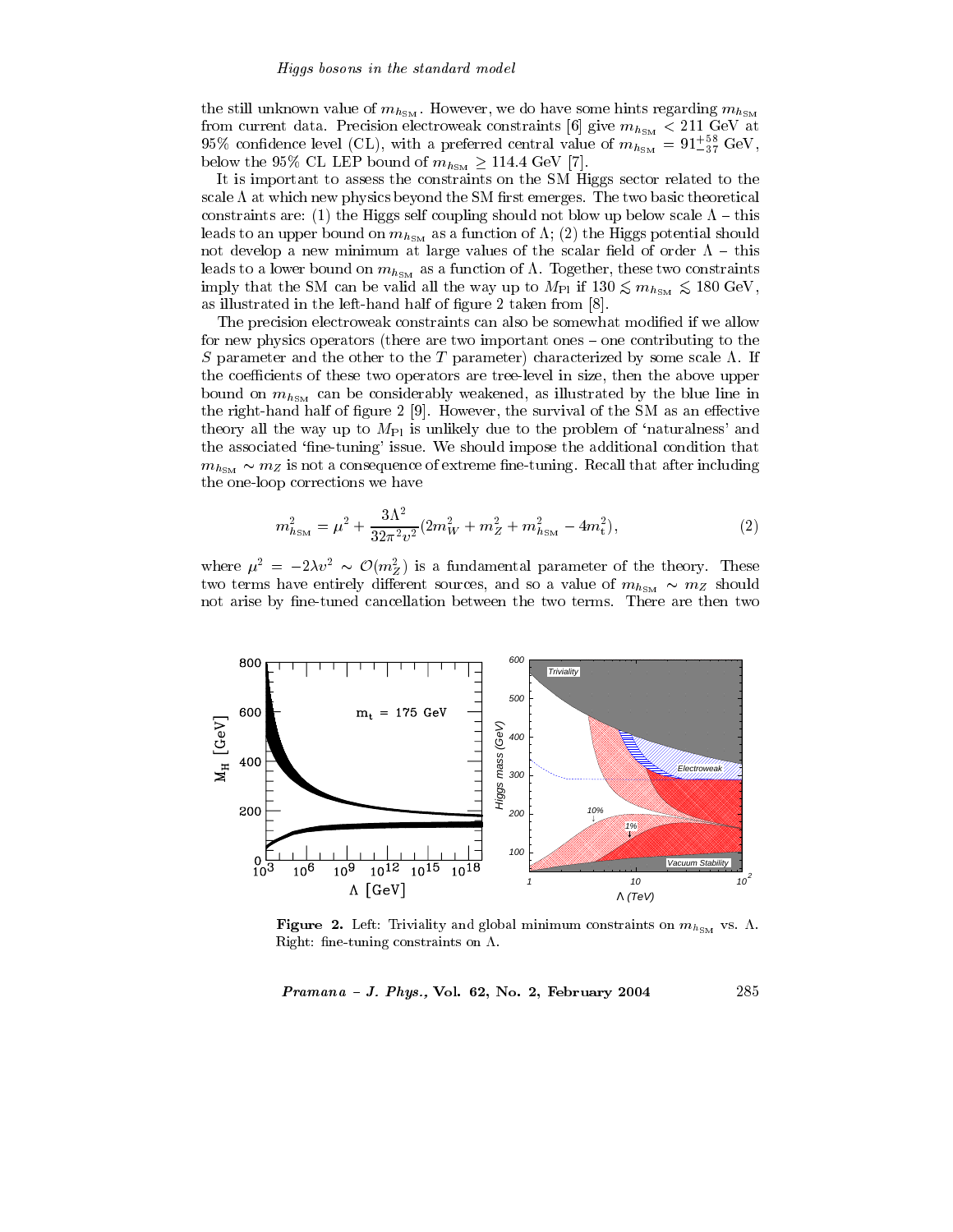possible solutions:  $\Lambda$  should be restricted to values  $\leq 1$  TeV; or  $m_{h_{\text{SM}}}$  should obey the 'Veltman' condition

$$
m_{h_{\rm SM}}^2 = 4m_{\rm t}^2 - 2m_W^2 - m_Z^2 \sim (317 \,\text{GeV})^2 \,. \tag{3}
$$

In fact, this latter is a bit too simple and is somewhat modified in a  $\Lambda$ -dependent way by going to the next order in the loop calculations. This leads to an  $m_{h_{SM}}(\Lambda)$ solution to the no-fine-tuning 'Veltman' condition. However, just as we do not want to have a fine-tuned cancellation of the two terms in eq. (2), we also do not want to insist on too fine-tuned a choice for  $m_{h_{SM}}$  (in the SM there is no symmetry or theory that can predict this value). This implies that this solution cannot be employed out to too high a  $\Lambda$ . In practice, it is appropriate to allow a certain percentage (e.g. 1% or 10%) amount of fine-tuning in the cancellation between  $\mu^2$ and the loop contributions or in the choice of  $m_{h_{SM}}(\Lambda)$ . These combined conditions are illustrated by the indicated bands in the right-hand half of figure 2.

The two-Higgs-doublet model (2HDM) is an example of new physics that could weaken the precision EW bound, but not cure the naturalness/hierarchy problem without additional new physics above a TeV. For example [10], let us consider the CP-conserving 2HDM with Higgs bosons h, H, A and  $H^{\pm}$ . Suppose all except A are heavy ( $\sim$ 1 Tev) and that h is SM-like. The h diagrams will contribute a large  $\Delta S > 0$  and large  $\Delta T < 0$ . The predicted S and T values would lie far outside the usual 95% CL ellipse. However, one can get back inside the ellipse if there is large additional  $\Delta T > 0$ , and this can arise from a small mass difference  $m_{H^{\pm}} - m_H$ . Algebraically, for large  $m_h$  and  $m_H$ ,

$$
\Delta \rho = \frac{\alpha}{16\pi m_W^2 c_W^2} \left\{ \frac{c_W^2}{s_W^2} \frac{m_{H^{\pm}}^2 - m_{H^0}^2}{2} - 3m_W^2 \left[ \log \frac{m_{h^0}^2}{m_W^2} + \frac{1}{6} + \frac{1}{s_W^2} \log \frac{m_W^2}{m_Z^2} \right] \right\}.
$$
\n(4)

By taking  $m_{H^{\pm}} - m_H \sim$  few GeV with  $m_h \sim m_H \sim m_{H^{\pm}} \sim 1$  TeV, the net  $\delta \rho$  (equivalently  $\Delta T$ ) and  $\Delta S$  will be solidly inside the 95% CL ellipse. As a possible side benefit of this model, if  $m_A$  is small and  $\tan \beta$  (the ratio  $v_u/v_d$  of the vacuum expectation values of the neutral members of the  $H_u$  and  $H_d$  Higgs doublets that give mass to up and down type quarks respectively) is large, the resulting contribution to the anomalous magnetic moment of the muon,  $a_{\mu}$ , can explain part of the observed deviation relative to the SM prediction  $[11,12]$ .

Still, if we want a consistent effective theory all the way up to  $M_{\text{Pl}}$  without fine-tuning, we must have some new physics at a scale  $\Lambda \sim 1{\text -}10 \text{ TeV}$ . The prime candidate is supersymmetry (SUSY). The parameter  $\Lambda$  above would be identified with the scale of SUSY breaking, suggesting low energy SUSY with new particles at a mass scale of order 1 TeV. The prototype SUSY model is the minimal supersymmetric standard model (MSSM) which comprises SM particles, their sparticle partners and a two-doublet Higgs sector with constraints such that the only free purely Higgs sector parameters are  $\tan \beta$  and  $m_A$ . (SUSY-breaking parameters influence the Higgs sector strongly at the one-loop level.) At large  $m_A$ , there is a light SM-like  $h$ . The great success of the MSSM is the fact that the combination of a 1 TeV scale for SUSY-breaking and the two-doublet Higgs sector results in

## Pramana - J. Phys., Vol. 62, No. 2, February 2004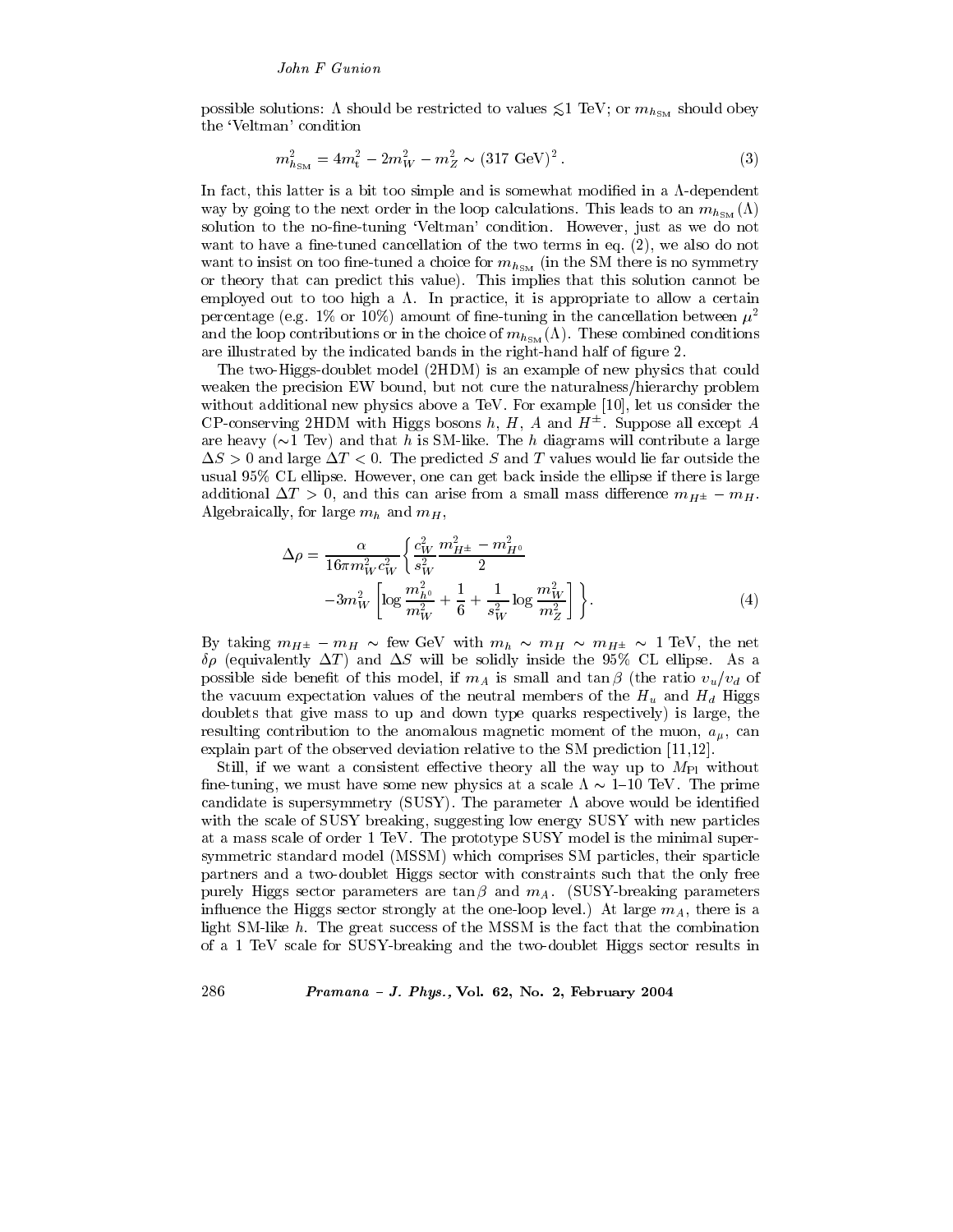## Higgs bosons in the standard model

rather precise coupling constant unification. Since it is hard to view this as an accident, one should take the MSSM and its extensions that preserve gauge coupling unification very seriously.

In general, it is clear that there will be many scenarios in which the SM is the effective theory up to some scale  $\Lambda \gtrsim 1$  TeV. Thus, it is important to assess our ability to discover the  $h_{\rm SM}$  or a SM-like Higgs, in the mass range from 114.4 GeV up to  $\sim$ 700 GeV or so, and perform precision measurements of its properties.

## 2.1 Production/detection modes for the  $h_{\text{SM}}$  at hadron colliders

A list of the most important modes for  $h_{SM}$  detection is:  $gg \to h_{SM} \to \gamma\gamma$ ,  $gg \to h_{\text{SM}} \to VV^{(*)}$ ,  $q\overline{q} \to V^{(*)} \to h_{\text{SM}}V$  with  $h_{\text{SM}} \to b\overline{b}$ ,  $VV^{(*)}$ ,  $qq \to qqV^{(*)}V^{(*)}$ ,  $qq \to qqV^{(*)}V^{(*)}$ ,  $qq \to qqh_{\text{SM}}$  with  $h_{\text{SM}} \to \gamma\gamma$ ,  $\tau^+\tau^-$ ,  $VV^{(*)}$ , and  $qq, gg \to t\overline{t}h_{\text{SM}}$  with  $h_{\rm SM} \rightarrow b\overline{b}, \gamma\gamma, VV^{(*)}$ .

Some NLO and higher corrections for these production processes have been computed. Generally, the 'K' factors are  $>1$  but not always. (In particular,  $K(tth_{\text{SM}})$  < 1 at the Tevatron.) There are many references in which the important cross-sections for  $h_{\text{SM}}$  at the Tevatron and LHC can be found; for detailed references and some graphs, see [3]. The resulting prospects for detecting  $h_{SM}$  at the Tevatron and LHC are summarized in figure 3. Since the Tevatron will accumulate no more than 15 fb<sup>-1</sup> (probably more like 5 fb<sup>-1</sup>) of integrated luminosity before the LHC is in full swing,  $h_{SM}$  discovery at the Tevatron is on the edge except at low masses. The LHC energy and luminosity parameters were chosen, in large part, to guarantee  $h_{SM}$  detection. Once the LHC has accumulated of order 100 fb<sup>-1</sup> to  $300$  fb<sup>-1</sup>, figure 3 shows that there should be a substantial signal in several modes. In fact, some moderately precise checking of Higgs properties (ratios of branching ratios, some partial widths) will be possible. However, really precise measurements must await the linear collider  $(LC)$ . For more details and references, see [4].

## 2.2 Precision measurements at the LC

At the LC, the primary production modes are:

 $e^+e^- \to Z^* \to Zh_{\text{SM}}$ ,  $e^+e^- \to \nu \overline{\nu} W^*W^* \to \nu \overline{\nu} h_{\text{SM}}$ ,  $e^+e^- \to t \overline{t} h_{\text{SM}}$ .

The predicted cross-sections are such that  $L = 200-300$  fb<sup>-1</sup> will result in thousands of Higgs produced in the  $Zh_{\text{SM}}$  and  $WW \rightarrow h_{\text{SM}}$  modes at  $\sqrt{s} = 500 \text{ GeV}$ . The  $t\bar{t}h_{\rm SM}$  cross-section is smaller and  $\sqrt{s}$  = 800 GeV is required for substantial production rate.

The  $Zh_{\rm SM}$  mode is very important as it allows one to observe the  $h_{\rm SM}$  as a bump in the  $M_X$  spectrum of the  $e^+e^ \rightarrow$  ZX final state, independent of how the  $h_{\text{SM}}$  decays. This allows a model-independent determination of  $g_{ZZh_{\text{SM}}}^2$ , using which all  $B(h_{\text{SM}} \rightarrow F)$  can be extracted:  $B(h_{\text{SM}} \rightarrow F)$  =  $\sigma(e^+e^- \to Zh_{\rm SM} \to ZF)/\sigma(e^+e^- \to Zh_{\rm SM})$ . A determination of  $\Gamma_{h_{\rm SM}}^{\rm tot}$  is needed to compute  $\Gamma(h_{\text{SM}} \to F) = B(h_{\text{SM}} \to F) \Gamma_{h_{\text{SM}}}^{\text{tot}}$ . One technique employs the W-fusion cross-section:

Pramana - J. Phys., Vol. 62, No. 2, February 2004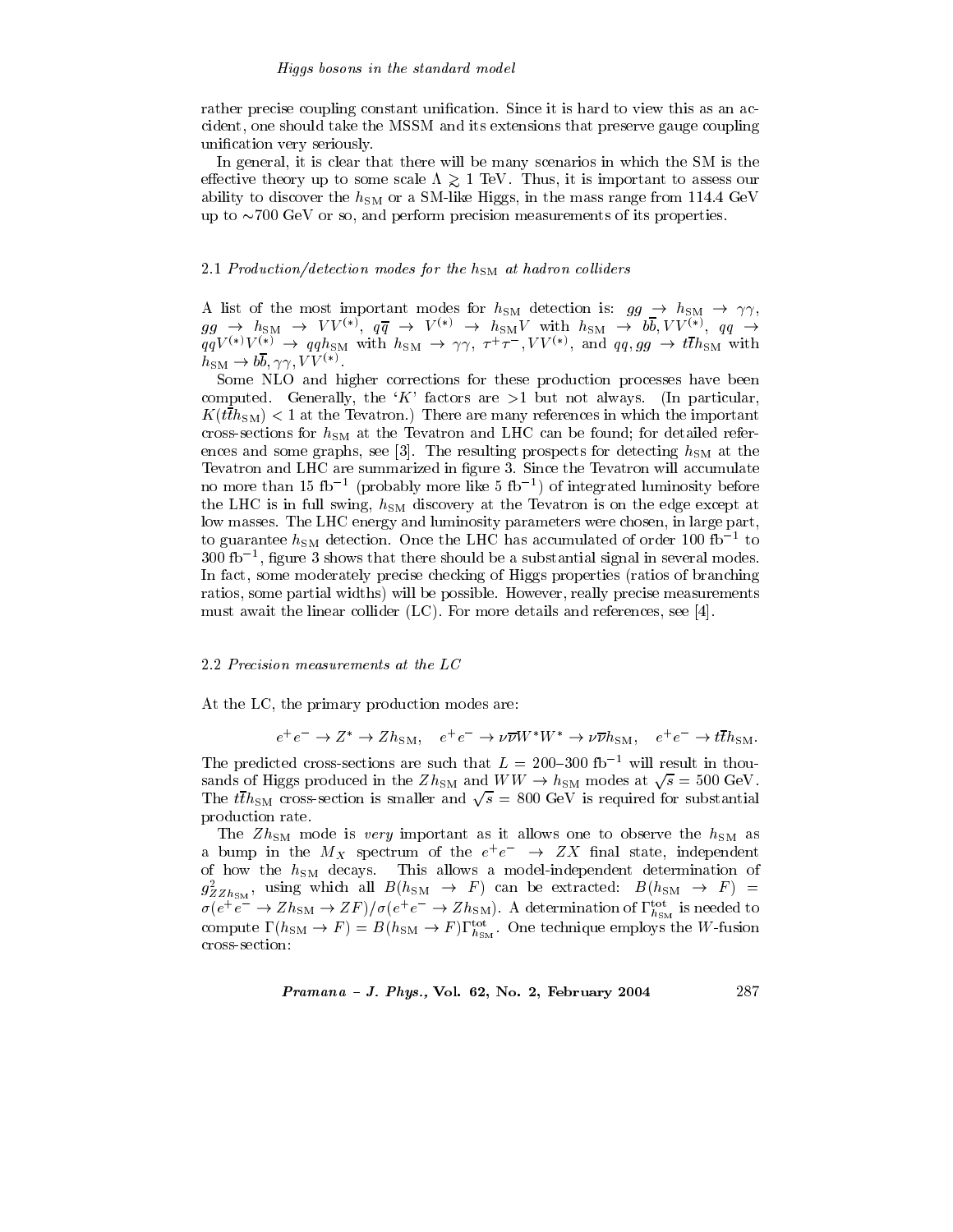John F Gunion



Figure 3. SM Higgs discovery at Tevatron and LHC.  $h_{SM}$  detection is guaranteed at the LHC.

$$
\Gamma(h_{\rm SM} \to WW) \propto \frac{\sigma(e^+e^- \to \nu\bar{\nu}h_{\rm SM} \to \nu\bar{\nu}WW)}{B(h_{\rm SM} \to WW)_{Zh_{\rm SM}}},
$$
  
\n
$$
\Gamma_{h_{\rm SM}}^{\rm tot} = \frac{\Gamma(h_{\rm SM} \to WW)}{B(h_{\rm SM} \to WW)}.
$$
\n(5)

## Pramana - J. Phys., Vol. 62, No. 2, February 2004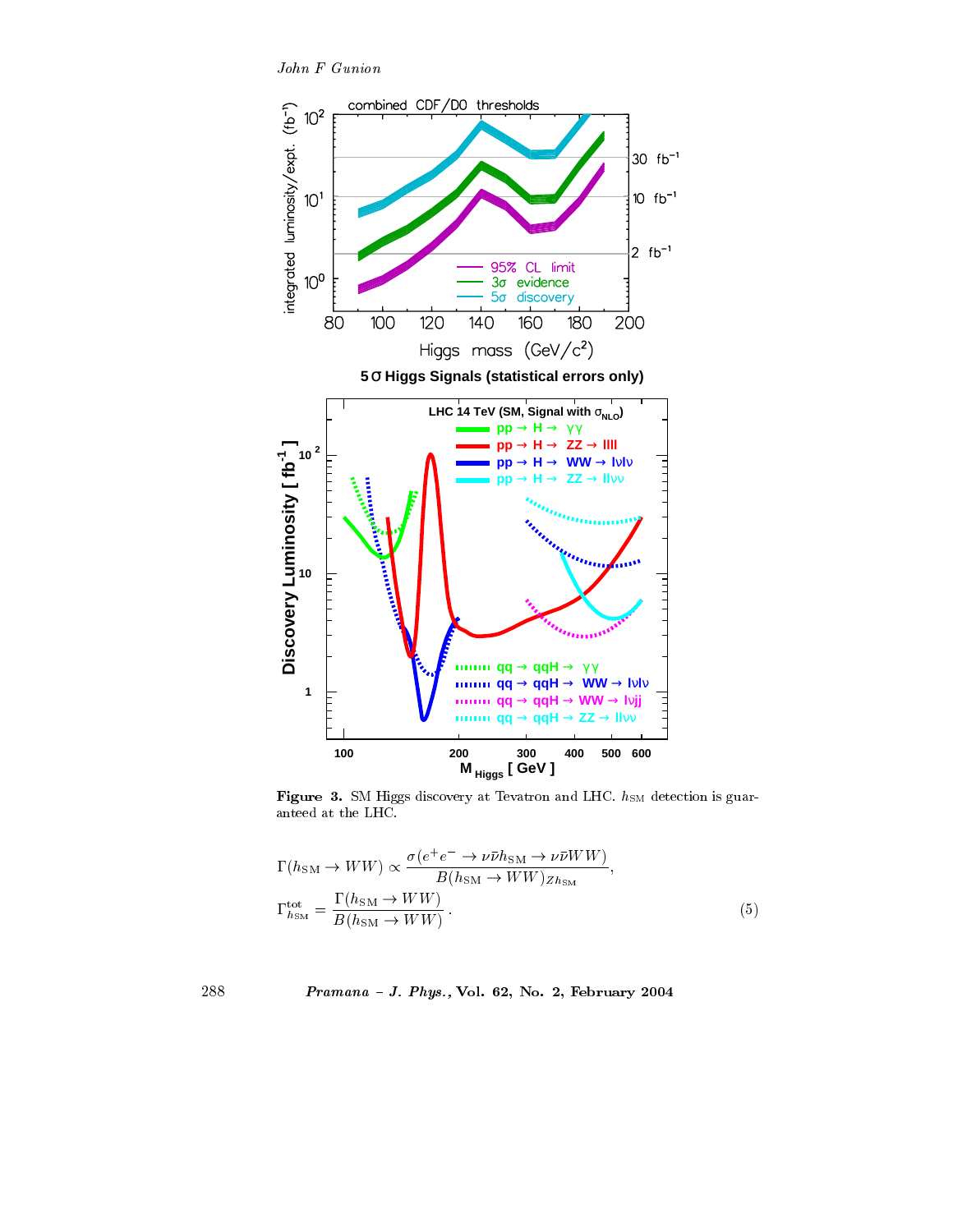## Higgs bosons in the standard model

Table 1. Measurement precisions for the properties of a SM-like Higgs boson,  $h_{\text{SM}}$ , for a range of Higgs boson masses. Unless otherwise noted (see footnotes below the table), we assume  $\sqrt{s} = 500 \text{ GeV}$  and  $L = 500 \text{ fb}^{-1}$ .

| $\Delta m_{h_{\rm SM}}$                                         | $\simeq$ 120 MeV (Recoil against leptons from Z)<br>$\simeq$ 50 MeV (Direct reconstruction) |          |         |          |             |
|-----------------------------------------------------------------|---------------------------------------------------------------------------------------------|----------|---------|----------|-------------|
| $m_{h_{SM}}$ (GeV)                                              | 120                                                                                         | 140      | 160     | 200      | $400 - 500$ |
| $\sqrt{s}$ (GeV)                                                |                                                                                             |          | 500     |          | 800         |
| $\Delta \sigma(ZhSM)/\sigma(ZhSM)$                              | 4.7%                                                                                        | $6.5\%$  | 6%      | $7\%$    | $10\%$      |
| $\Delta \sigma (\nu \bar{\nu} h_{\rm SM}) B(b\bar{b})/\sigma B$ | 3.5%                                                                                        | $6\%$    | 17%     |          |             |
| $\delta g_{h_{\text{S}M}xx}/g_{h_{\text{S}M}xx}$ (from Bs)      |                                                                                             |          |         |          |             |
| $t\bar{t}$                                                      | $6 - 21\%$ <sup>†</sup>                                                                     |          |         |          | $10\%$      |
| $b\bar{b}$                                                      | 1.5%                                                                                        | $2\%$    | 3.5%    | $12.5\%$ |             |
| $c\bar{c}$                                                      | 20%                                                                                         | 22.5%    |         |          |             |
| $\tau^+\tau^-$                                                  | $4\%$                                                                                       | $5\%$    |         |          |             |
| $\mu^+\mu^-$                                                    | $15\%$ <sup>‡</sup>                                                                         |          |         |          |             |
| $WW^\ast$                                                       | 4.5%                                                                                        | $2\%$    | $1.5\%$ | 3.5%     | 8.5%        |
| $ZZ^*$                                                          |                                                                                             |          | $8.5\%$ | $4\%$    | $10\%$      |
| 99                                                              | $10\%$                                                                                      | $12.5\%$ |         |          |             |
| $\gamma\gamma$                                                  | 7%                                                                                          | $10\%$   |         |          |             |
| $g_{h_{\text{SM}}h_{\text{SM}}h_{\text{SM}}}$                   | $20\%$ §                                                                                    |          |         |          |             |
| $\Gamma^{\rm tot~\dag\dag}_{h_{\rm SM}}$                        | 10.1%                                                                                       | 8.2%     | 12.9%   | 10.6%    | 22.3%       |

<sup>†</sup>The  $h_{SM}t\bar{t}$  coupling errors are from  $e^+e^- \to t\bar{t}h_{SM}$ , with  $\sqrt{s}$  = 500-800 GeV and 1 ab<sup>-1</sup> of data.

<sup>‡</sup>Based on  $\sqrt{s}$  = 800 GeV and 1 ab<sup>-1</sup> of data.

<sup>§</sup>Based on  $\sqrt{s}$  = 500 GeV and 1 ab<sup>-1</sup> of data.

<sup>††</sup>Indirect determination from  $\Gamma(VV^*)/B(VV^*)$ ,  $V = W, Z$ .

A rough determination of  $g_{h_{\rm SM}h_{\rm SM}}$  is possible using sensitivity of  $\sigma(e^+e^-\rightarrow$  $Zh_{\text{SM}}h_{\text{SM}}$  coming from the sub-graph described by  $e^+e^- \rightarrow Zh_{\text{SM}}^*$  with  $h_{\text{SM}}^* \rightarrow$  $h_{\rm SM}h_{\rm SM}$  . All the other graphs contributing to the same  $Zh_{\rm SM}h_{\rm SM}$  final state are the primary 'background' to the one sub-graph of interest. The accuracies with which various branching ratios and couplings can be determined at the LC are given in table 1 from  $[4]$ . For more details see  $[13]$ .

## 2.3 Checking the SM Higgs boson quantum numbers

Of particular ultimate importance will be the determination of the quantum numbers of a presumed Higgs resonance. The spin-0 nature of the  $h_{SM}$  can be checked by looking at the threshold rise of the  $Zh_{\text{SM}}$  cross-section [14,15], which is much more rapid for  $J=0$  than for  $J=1$  or  $J=2$ . More difficult is the determination

Pramana - J. Phys., Vol. 62, No. 2, February 2004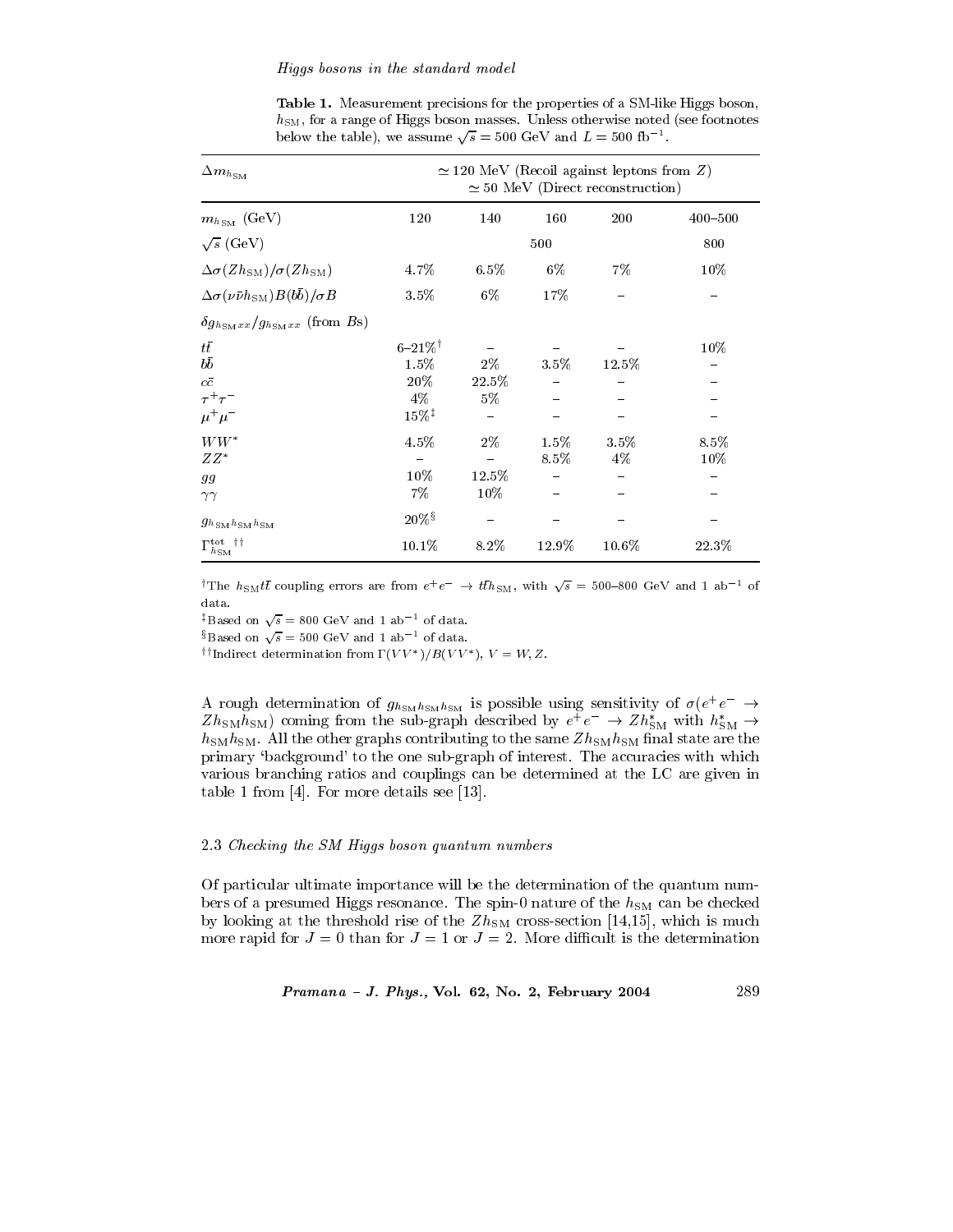of the CP of the  $h_{SM}$ . It appears that the best approach to this determination, especially for  $m_{h_{SM}}$  such that  $\Gamma_{h_{SM}}^{\text{tot}}$  is small, is to employ the  $\gamma\gamma$  collider option at the LC. Most other techniques will yield very poor accuracy. For example, angular leptonic distributions in  $Zh_{\text{SM}} \to l^+l^-h_{\text{SM}}$  production and/or  $h_{\text{SM}} \to Z^*Z^* \to 4l$ only check that  $h_{SM}$  has a substantial CP = + component. Indeed, since any  $CP = -$  component couples only at one loop, one could have up to 80% CP-odd without seeing an alteration in the angular distribution. Of course, the  $Zh_{\rm SM}$  crosssection would be smaller than anticipated, but such a reduction could arise from other sources than CP-mixing. In particular, the observed Higgs boson could be just one of the several CP-even Higgs bosons that share the  $ZZ$ -Higgs coupling-squared. One can employ  $e^+e^- \to Zh_{\rm SM}$  with  $h_{\rm SM} \to \tau^+\tau^-$  and use the self-analysing decays  $\tau^+ \to \rho, \pi + \nu$ , but this is quite hard and the accuracy of the CP determination is not wonderful [16–19]. At the  $\gamma\gamma$  collider, the approach [18,20,21] is to transversely polarize the laser photons (yielding partially transversely polarized back-scattered photons) and use the fact that the CP-even part couples to transversely polarized photons as  $\vec{\epsilon} \cdot \vec{\epsilon}'$  while the CP-odd part couples as  $\vec{\epsilon} \times \vec{\epsilon}'$ . As a result, it is easy to isolate the CP-even from the CP-odd Higgs components by comparing rates for parallel vs. perpendicular transverse polarizations. The asymmetries expected are large because both the CP-even and CP-odd components of a Higgs boson couple strongly to  $\gamma\gamma$  (via the top-quark loop for the CP-odd part), which is to be contrasted with the  $ZZ$  or  $WW$  coupling which only arises at one-loop level for the CP-odd component. Recent studies [22] show that one can check that the  $h_{SM}$  is  $CP = +$  with an accuracy of  $\sim 11\%$  for the sample case of  $m_{h_{SM}} \sim 120 \text{ GeV}$ .

## 3. Beyond the SM Higgs boson

There are many possible extensions of the SM Higgs sector. Some are very highly motivated, while others fall into the 'why not?' category. First, one can easily imagine extending only the Higgs sector of the SM to include extra Higgs representations. For example, one can add one or more singlet (under  $SU(2)_L \times U(1)$ ) Higgs fields, one or more extra doublet Higgs representations (which can allow for CP violation through the Higgs sector), one or more triplet representations (as in left-right symmetric models), and so forth.

It is worth noting that when analysing data from LEP assuming only the SM  $h_{\text{SM}}$ , there is a broad interval of  $m_{h_{\text{SM}}} > 100 \text{ GeV}$  in which the measured  $1 - CL_b$ value is significantly below the value predicted by pure background. In particular, there are 'weak' signals in the vicinity of  $m_h \sim 115$  GeV and  $m_h = 97$  GeV in  $hZ$ production [7] and at  $m_h + m_A = 187$  GeV in hA production. These are consistent with a more complicated Higgs sector with multiple CP-even Higgs bosons sharing the  $ZZ$  coupling and the possible presence of a CP-odd Higgs boson, A, or of mixing between a set of CP-even and CP-odd Higgs bosons.

One motivation for extra Higgs representations is the fact that appropriate choices will result in exact coupling constant unification [23]. For example, twodoublets plus one  $Y = 0$  triplet gives coupling unification at  $M_U = 1.7 \times 10^{14}$ , which is acceptable (i.e. would not result in proton decay) if there is no group unification (as is the case in certain types of string models). The inclusion of  $Y = 2$ 

Pramana - J. Phys., Vol. 62, No. 2, February 2004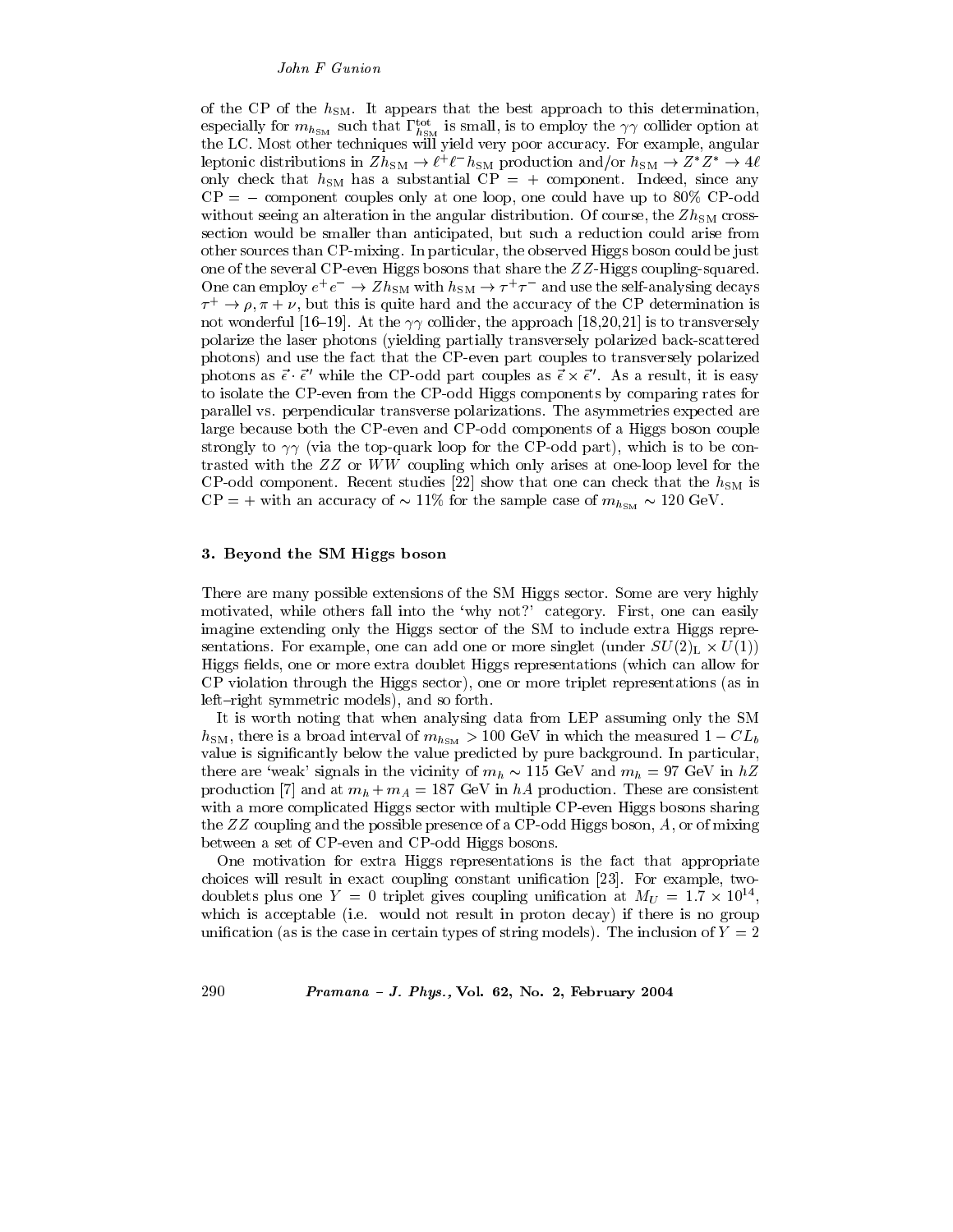triplets in the left-right symmetric models will give rise to the see-saw mechanism for neutrino masses and can also give coupling unification (albeit at low values of  $M_U$ ).

However, none of the Higgs-sector-only extensions provide a solution to the hierarchy/fine-tuning problem. The various approaches that attempt to address this issue are well-known. One set of choices includes technicolor, top-assisted technicolor, and little Higgses. Generically, all these have difficulties with precision electroweak data, although very careful construction can ameliorate the custodial symmetry violation. The second very popular approach is to avoid the fine-tuning and naturalness issues by allowing for large extra-dimensions with extra dimension sizes set by the TeV scale. In this kind of approach, coupling unification at the inverse dimension size or apparent unification at a large scale of order  $M_U$  are both possible, but are not particularly well motivated.

My view is that supersymmetry with exactly two Higgs doublets (the MSSM) or two Higgs doublets with one or more Higgs singlets is the best motivated. (a) The naturalness, fine-tuning and hierarchy issues are resolved if the scale of supersymmetric particle masses is  $m_{\text{SUSY}} \sim 1 \text{ TeV} - 10 \text{ TeV}$ . (b) Coupling unification at  $M_U \sim$  few  $\times 10^{16}$  GeV is excellent for  $m_{\text{SUSY}} \sim 1$  TeV-10 TeV. (c) Electroweak symmetry breaking starting from generically large (possibly universal) scalar masses at  $M_U$  is 'automatic' as a result of the  $H_u$  scalar mass-squared being driven negative under renormalization group evolution by the large top-quark Yukawa coupling. (d) The predicted value of  $M_U$  is large enough to allow for true group unification without unacceptable proton decay. (e) Excellent agreement with precision electroweak data is nearly automatic. Thus, the remainder of this review will focus on Higgs bosons in the context of supersymmetry, beginning with the MSSM.

## 3.1 The Higgs bosons of the MSSM

This section is based on references and materials found in [3–5]. This minimal SUSY model contains exactly two Higgs doublets, one with  $Y = +1$  ( $\Phi_u$ ) and one with  $Y = -1$  ( $\Phi_d$ ).  $\Phi_u$  ( $\Phi_d$ ) is required for giving masses to up-quarks (downquarks and leptons). Further, two doublets with opposite  $Y$  (or more generally an even number) are needed for anomaly cancellation. A model with more than two doublets is disfavored in view of the fact that coupling unification fails badly.

The MSSM Higgs sector is CP-conserving (CPC) at tree-level. However, corrections involving complex soft-SUSY-breaking parameters can introduce CP-mixing at the one-loop level  $[24,25]$ . For the CPC case, the Higgs mass eigenstates are: the CP-even h, H; the CP-odd A; and the charged Higgs pair  $H^{\pm}$ . We will focus on this case for the next part of the discussion.

3.1.1 Tree-level Higgs masses and diagonalization. At tree-level, all Higgs masses and couplings are determined by just two parameters.  $\tan \beta = v_u/v_d$  (where  $v_u = \sqrt{2} \langle \Phi_u^0 \rangle, v_d = \sqrt{2} \langle \Phi_d^0 \rangle$  and  $m_A$ . The CP-even eigenstates are obtained by diagonalizing a  $2 \times 2$  matrix using a rotation angle  $\alpha$ .

$$
h = -(\sqrt{2} \operatorname{Re} \Phi_d^0 - v_d) \sin \alpha + (\sqrt{2} \operatorname{Re} \Phi_u^0 - v_u) \cos \alpha,
$$
  
\n
$$
H = (\sqrt{2} \operatorname{Re} \Phi_d^0 - v_d) \cos \alpha + (\sqrt{2} \operatorname{Re} \Phi_u^0 - v_u) \sin \alpha.
$$
 (6)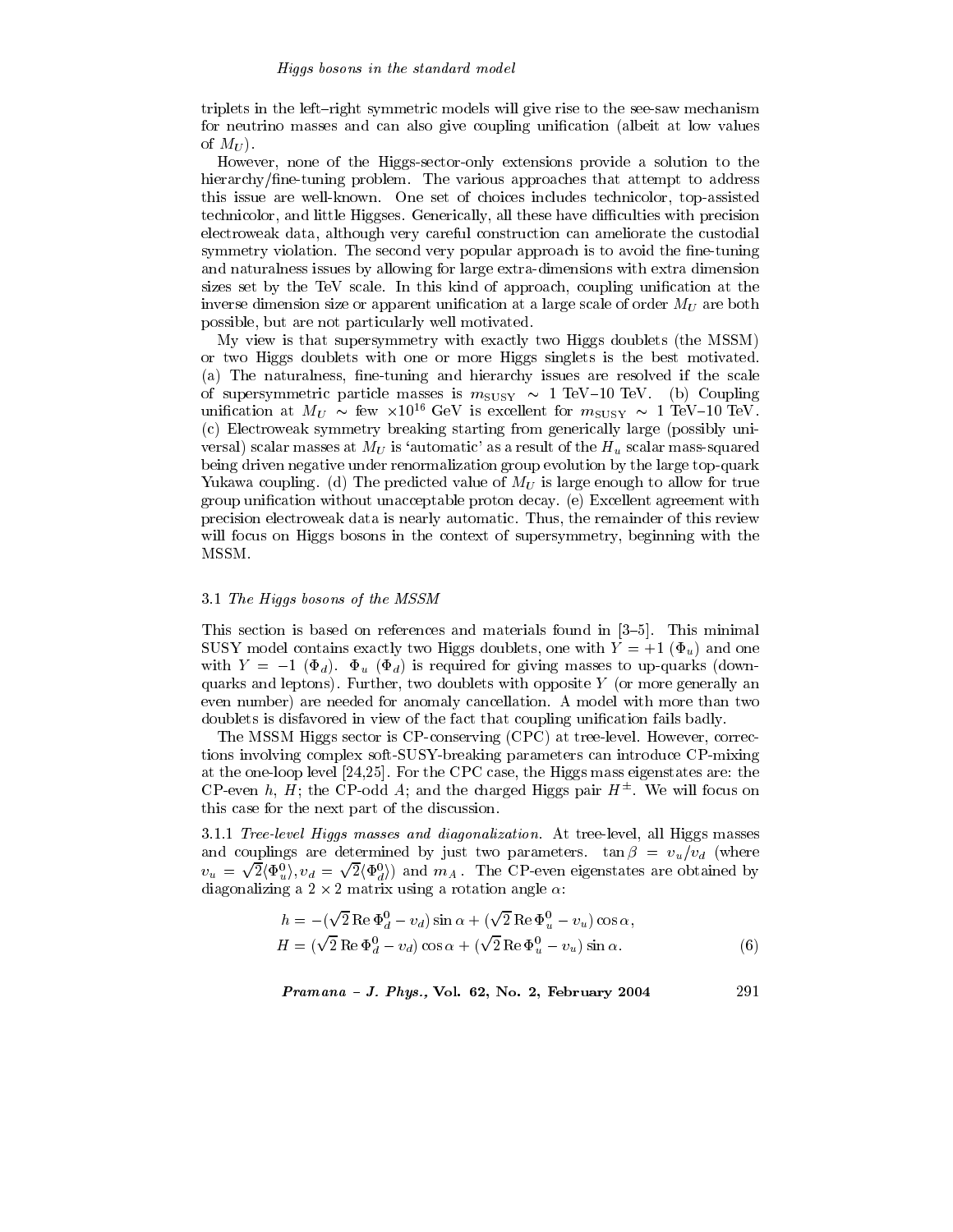At tree-level,  $m_h \leq m_Z |\cos 2\beta| \leq m_Z$ , due to the fact that all Higgs self-coupling parameters of the MSSM are related to the squares of the electroweak gauge couplings. A particularly useful relationship between  $\alpha$  and  $\beta$  is:  $\cos^2(\beta - \alpha)$  =  $m_h^2 (m_Z^2 - m_h^2)/m_A^2 (m_H^2 - m_h^2)$ .

3.1.2 Tree-level couplings. Three-point Higgs boson-vector boson couplings are conveniently summarized by listing the couplings that are proportional to either  $\sin(\beta - \alpha)$  or  $\cos(\beta - \alpha)$ , and the couplings that are independent of  $\alpha$  and  $\beta$ .

| $\cos(\beta-\alpha)$                             | $\sin(\beta-\alpha)$                             | Angle-independent                                  |
|--------------------------------------------------|--------------------------------------------------|----------------------------------------------------|
| $HW^+W^-$<br>HZZ<br>Z A h<br>$W^{\pm} H^{\mp} h$ | $hW^+W^-$<br>hZZ<br>Z A H<br>$W^{\pm} H^{\mp} H$ | $ZH^+H^-$ , $\gamma H^+H^-$<br>$W^{\pm} H^{\mp} A$ |

All vertices that contain at least one vector boson and exactly one non-minimal Higgs boson state  $(H, A \text{ or } H^{\pm})$  are proportional to  $\cos(\beta - \alpha)$ . The couplings of the neutral Higgs bosons to  $f\bar{f}$  relative to the standard model value,  $g m_f/2m_W$ , are given by (below,  $\gamma_5$  indicates pseudoscalar coupling):

$$
hb\bar{b} \quad \text{(or } h\tau^+\tau^-) : -\frac{\sin\alpha}{\cos\beta} = \sin(\beta - \alpha) - \tan\beta\cos(\beta - \alpha) \,,\tag{7}
$$

$$
ht\bar{t}: \quad \frac{\cos\alpha}{\sin\beta} = \sin(\beta - \alpha) + \cot\beta\cos(\beta - \alpha), \tag{8}
$$

$$
Hb\bar{b} \quad \text{(or } H\tau^+\tau^-): \quad \frac{\cos\alpha}{\cos\beta} = \cos(\beta-\alpha) + \tan\beta\sin(\beta-\alpha) \,,\tag{9}
$$

$$
Ht\bar{t}: \quad \frac{\sin\alpha}{\sin\beta} = \cos(\beta - \alpha) - \cot\beta\sin(\beta - \alpha), \tag{10}
$$

$$
Ab\bar{b} \quad \text{(or } A\tau^+\tau^-): \quad \gamma_5 \tan \beta \,, \tag{11}
$$

$$
Att: \quad \gamma_5 \cot \beta. \tag{12}
$$

3.1.3 The decoupling limit at tree-level. In the decoupling limit of  $m_A \gg m_Z$  [26],

$$
m_h^2 \simeq m_Z^2 \cos^2 2\beta, \quad m_H^2 \simeq m_A^2 + m_Z^2 \sin^2 2\beta, \quad m_{H^{\pm}}^2 = m_A^2 + m_W^2,\tag{13}
$$

$$
\cos^2(\beta - \alpha) \simeq \frac{m_Z^4 \sin^2 4\beta}{4m_A^4} \,. \tag{14}
$$

Thus,  $m_A \sim m_H \sim m_{H^{\pm}}$  up to terms of order  $m_Z^2/m_A$ , and  $\cos(\beta - \alpha) = 0$  up to corrections of order  $m_Z^2/m_A^2$ . Further, the *h* couplings are all SM-like. This means that the effective low-energy theory below scales of order  $m_A$  is the SM. However, one should note that at large  $\tan \beta$ , the  $hb\overline{b}$  coupling could have significant deviations from the SM value if  $\tan \beta \cos(\beta - \alpha)$  is not small. This is sometimes called 'delayed decoupling'. The couplings of the heavy Higgs bosons include:  $HAZ$ and  $W^{\pm}H^{\mp}Z$  at maximal strength and  $Ht\bar{t}$ ,  $At\bar{t}\propto \cot\beta$  and  $Hb\bar{b}$ ,  $Ab\bar{b}\propto \tan\beta$ .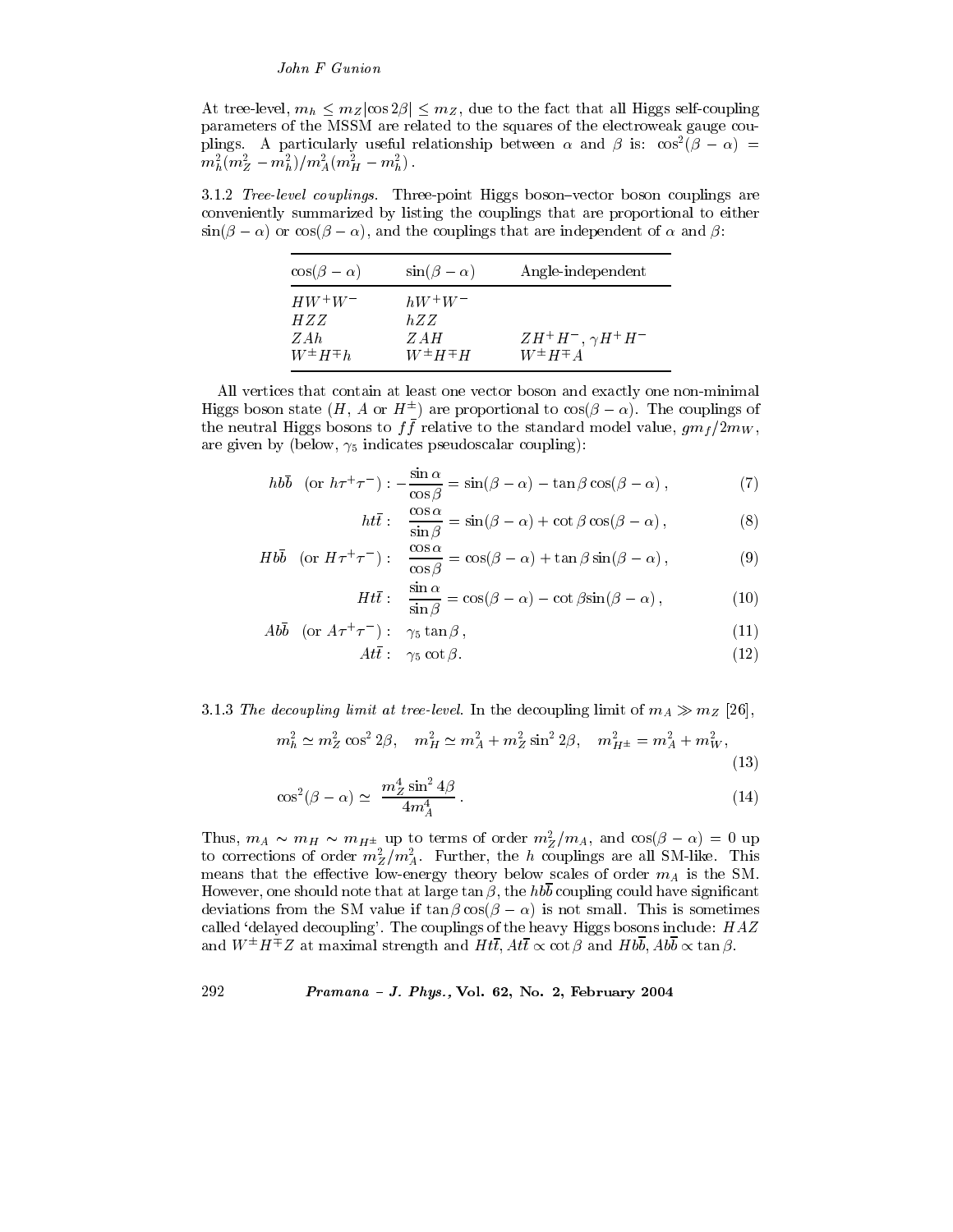Higgs bosons in the standard model



Figure 4. Higgs masses as a function of  $m_A$  for maximal mixing with  $m_{\text{SUSY}} = M_O = M_U = M_D = 1 \text{ TeV}.$ 

3.1.4 Radiative corrections to  $m_h$ . There are top and stop loop contributions to the mass-matrix. These do not cancel completely since SUSY is broken. The crucial parameters are the average of the two top-squark squared-masses,  $M_S^2 \equiv$  $\frac{1}{2}(m_{\tilde{t}_1}^2 + m_{\tilde{t}_2}^2)$  and the parameter  $X_t \equiv A_t - \mu \cot \beta$  that enters into stop-mixing.  $(A_t$  describes trilinear soft-SUSY-breaking and  $\mu$  appears in the  $\mu \hat{H}_u \hat{H}_d$  term of the superpotential.) The radiatively-corrected upper bound on the lightest CP-even Higgs mass is approximately given by

$$
m_h^2 \lesssim m_Z^2 + \frac{3g^2 m_t^4}{8\pi^2 m_W^2} \left[ \ln \left( \frac{M_S^2}{m_t^2} \right) + \frac{X_t^2}{M_S^2} \left( 1 - \frac{X_t^2}{12 M_S^2} \right) \right]. \tag{15}
$$

This reaches a maximum for  $X_t \sim \sqrt{6}M_S$ . Also,  $m_h^{\text{max}}$  rises only very slowly with  $M_S$  once  $M_S \gtrsim 1$  TeV. Finally,  $m_h$  tends to increase slowly with  $\tan \beta$ . Figure 4 illustrates the Higgs boson masses for several values of  $\tan \beta$ .

3.1.5 Radiative corrections to couplings [27]. The dominant corrections for Higgs couplings to vector bosons arise from radiative corrections to  $\cos(\beta - \alpha)$  (which we shall shortly discuss). For Yukawa couplings there are additional (non-decoupling) one-loop vertex corrections defined by

$$
-\mathcal{L}_{\text{eff}} = \epsilon_{ij} [(h_b + \delta h_b) \bar{b}_{\text{R}} \mathbf{\Phi}_{\text{d}}^i Q_{\text{L}}^j + (h_t + \delta h_t) \bar{t}_{\text{R}} Q_{\text{L}}^i \mathbf{\Phi}_{\text{d}}^j]
$$

$$
+ \Delta h_t \bar{t}_{\text{R}} Q_{\text{L}}^k \mathbf{\Phi}_{\text{d}}^{k*} + \Delta h_b \bar{b}_{\text{R}} Q_{\text{L}}^k \mathbf{\Phi}_{\text{d}}^{k*} + \text{hc},
$$

implying a modification of the tree-level relations between  $h_t$ ,  $h_b$  and  $m_t$ ,  $m_b$  as follows:

$$
m_b = \frac{h_b v}{\sqrt{2}} \cos \beta (1 + \Delta_b), \quad m_t = \frac{h_t v}{\sqrt{2}} \sin \beta (1 + \Delta_t). \tag{16}
$$

The dominant contributions to  $\Delta_b$  are  $\tan \beta$ -enhanced, with  $\Delta_b \simeq (\Delta h_b/h_b) \tan \beta$ . In the same limit,  $\Delta_t \simeq \delta h_t/h_t$ , with the additional contribution of  $(\Delta h_t/h_t)$  cot  $\beta$ providing a small correction. The most important point is that  $\Delta_b$  does not vanish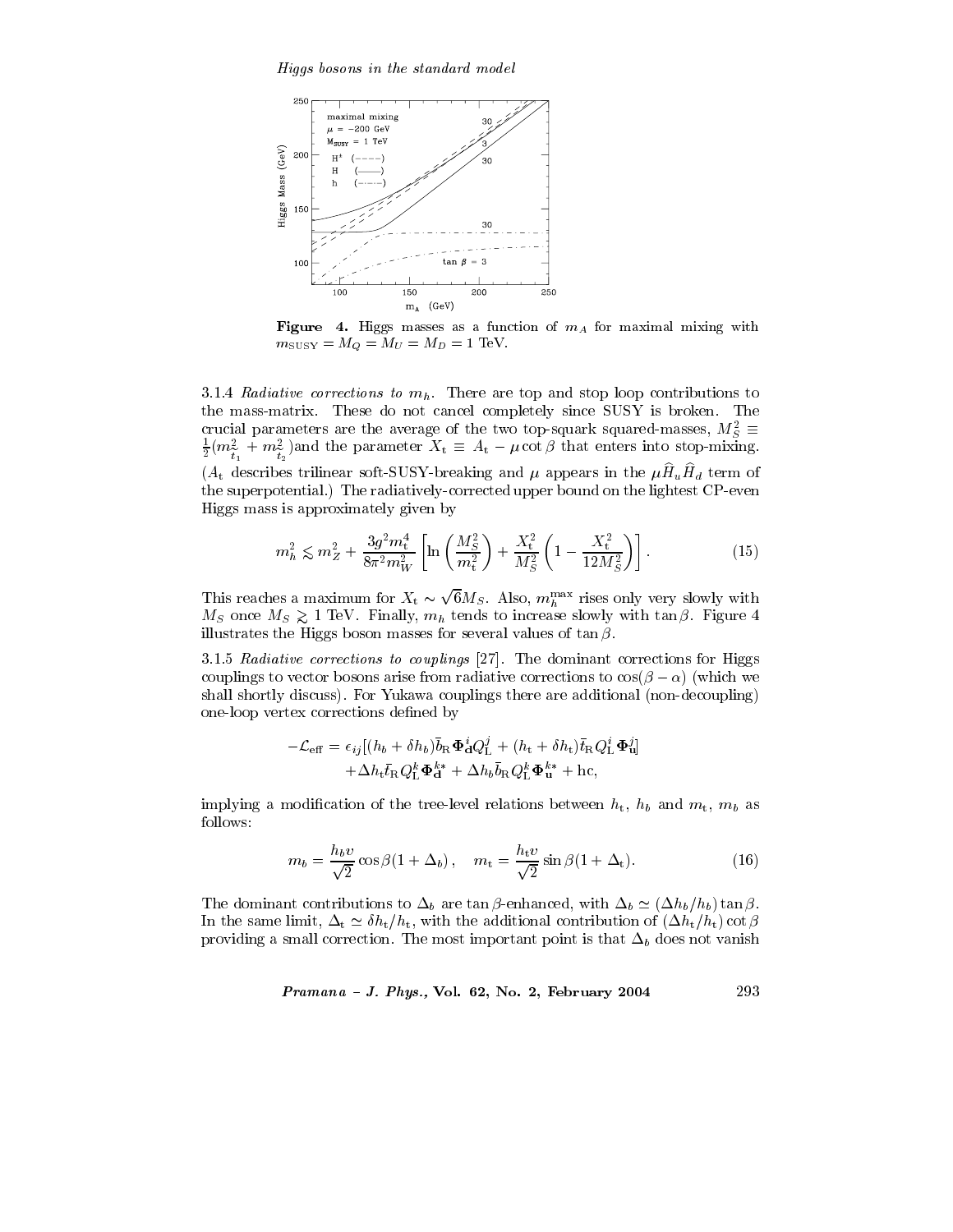## John F Gunion

in the limit of large values of the supersymmetry breaking masses if, for example,  $\mu$ ,  $M_{\bar{g}}$  and  $M_{\bar{b}_{1,2}}$  remain of similar size. Indeed,  $\Delta_b \sim \pm 1$  is possible for large  $\tan\beta$  regardless of the size of these mass parameters. The corresponding  $\Delta_\tau\ll\Delta_b$ because the magnitude of  $\Delta_b$  is proportional to  $\alpha_s$  and  $h_t$  while  $\Delta_{\tau}$  is proportional to only the weak gauge couplings.

3.1.6 Radiative corrections to  $cos(\beta - \alpha)$ . In terms of the radiative corrections  $\delta \mathcal{M}_{11}^2, \delta \mathcal{M}_{22}^2, \mathcal{M}_{12}^2$  to the 2 × 2 CP-even mass matrix, we obtain a correction to our earlier computation of  $cos(\beta - \alpha)$ . For  $m_A \gg m_Z$ , one finds [27]

$$
\cos(\beta - \alpha) = c \left[ \frac{m_Z^2 \sin 4\beta}{2m_A^2} + \mathcal{O}\left(\frac{m_Z^4}{m_A^4}\right) \right],
$$
  

$$
c \equiv 1 + \frac{\delta \mathcal{M}_{11}^2 - \delta \mathcal{M}_{22}^2}{2m_Z^2 \cos 2\beta} - \frac{\delta \mathcal{M}_{12}^2}{m_Z^2 \sin 2\beta}.
$$

In the generic  $c \neq 0$  cases, we get rapid decoupling for  $m_A \gg m_Z$ , just as at tree-level. However,  $cos(\beta - \alpha) = 0$  can be achieved also by choosing the MSSM parameters (that govern the  $\delta \mathcal{M}_{11,22,12}^2$ ) such that  $c=0$ . That is,

$$
2m_Z^2 \sin 2\beta = 2 \delta \mathcal{M}_{12}^2 - \tan 2\beta \left( \delta \mathcal{M}_{11}^2 - \delta \mathcal{M}_{22}^2 \right). \tag{17}
$$

Note that eq. (17) is independent of the value of  $m_A$ . For a typical choice of MSSM parameters, eq. (17) yields a solution at large  $\tan \beta$ :  $\tan \beta \simeq [2m_Z^2 - \delta \mathcal{M}_{11}^2 +$  $\delta\mathcal{M}_{22}^2]/[\delta\mathcal{M}_{12}^2]$ . For this value of  $\tan\beta$ ,  $\cos(\beta-\alpha)=0$  independently of the value of  $m_A$ . We shall refer to this phenomenon as  $m_A$ -independent decoupling. Explicit solutions to eq. (17) depend on ratios of MSSM parameters and are insensitive to the overall supersymmetric mass scale, modulo a mild logarithmic dependence on  $M_S/m_t$ .

3.1.7 More on the decoupling limit. After combining the various radiative corrections and working to first order in  $cos(\beta-\alpha)$ , we find that at large  $m_A$  the deviation of the  $hb\bar{b}$  coupling from its SM value vanishes as  $m_Z^2/m_A^2$  for all values of tan  $\beta$ . Then, if we keep only the leading  $\tan \beta$ -enhanced radiative corrections we have

$$
\frac{g_{hVV}^2}{g_{h_{\text{SM}}VV}^2} \simeq 1 - \frac{c^2 m_Z^4 \sin^2 4\beta}{4m_A^4}, \quad \frac{g_{htt}^2}{g_{h_{\text{SM}}tt}^2} \simeq 1 + \frac{cm_Z^2 \sin 4\beta \cot \beta}{m_A^2},
$$

$$
\frac{g_{hbb}^2}{g_{h_{\text{SM}}bb}^2} \simeq 1 - \frac{4cm_Z^2 \cos 2\beta}{m_A^2} \left[ \sin^2 \beta - \frac{\Delta_b}{1 + \Delta_b} \right].
$$
(18)

From these results we see that the approach to decoupling is fastest for the h couplings to vector bosons and slowest for its couplings to down-type quarks. As before, if  $c = 0$ , as possible for large  $\tan \beta$ , then we have  $m<sub>A</sub>$ -independent decoupling. If c is not suppressed, the deviations of  $\Gamma(h \to b\overline{b})$  from the SM prediction are such that 5% deviations might be visible for  $m_A$  as large as 1 TeV, but, if  $\tan \beta$  is such that  $c \sim 0$ , we might also see no deviations even if  $m_A$  is small. This means that in order to interpret deviations, a knowledge of soft-SUSY-breaking parameters is needed.

Pramana - J. Phys., Vol. 62, No. 2, February 2004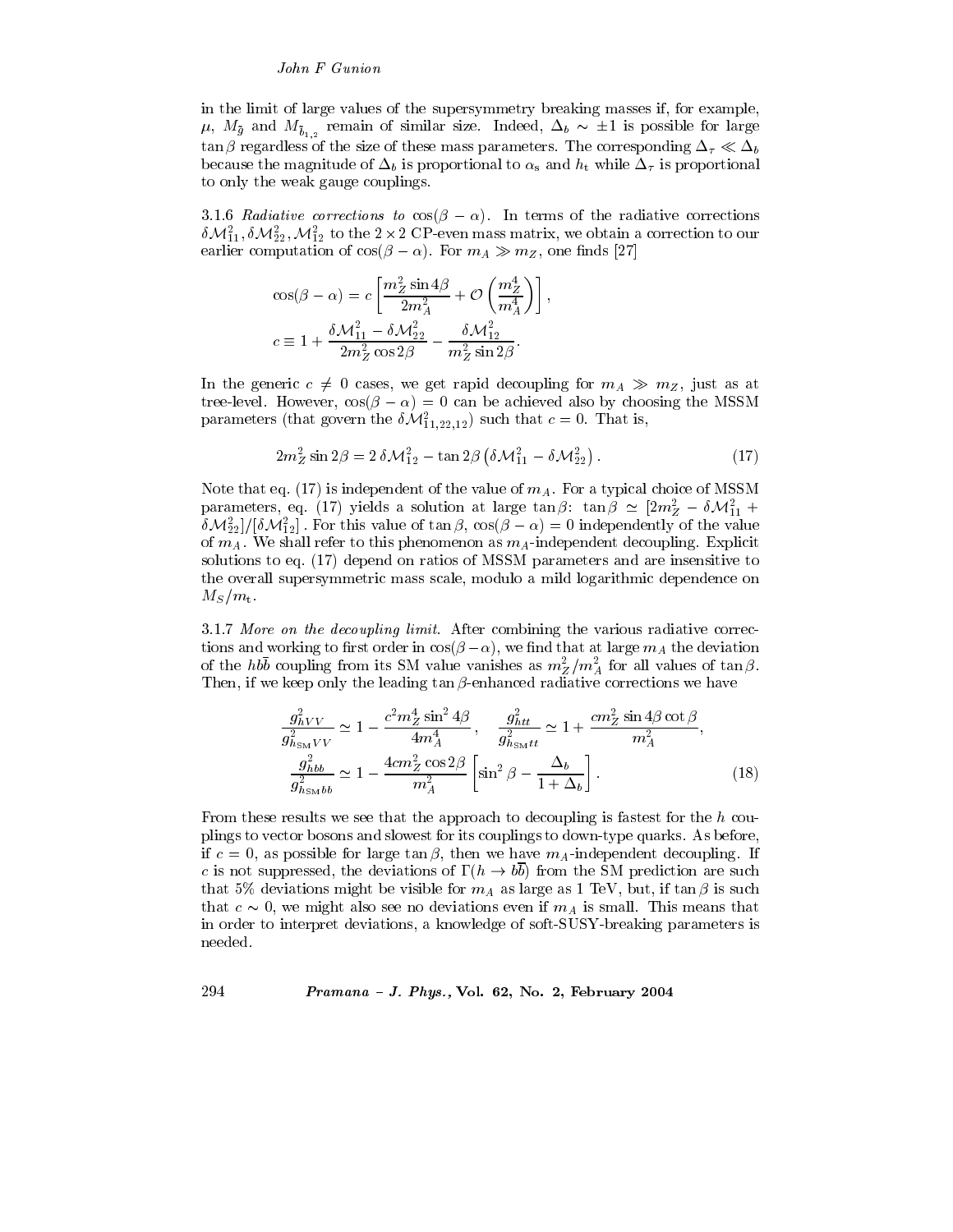For loop-induced decays/couplings such as  $ggh$  or  $\gamma\gamma h$  there are really two decoupling issues. (1) Is  $m_A \gg m_Z$ ? (2) Is  $m_{\text{SUSY}} \gg m_Z$ ? If only the first holds, then SUSY loops (of colored or charged particles, respectively) can still yield deviations with respect to SM expectations.

3.1.8 Branching ratios and widths of MSSM Higgs bosons. Once  $m_A \geq 120-$ 130 GeV,  $h$  is SM-like in its decays, with little dependence on  $\tan \beta$ . However, the branching ratios of H, A and  $H^{\pm}$  are quite complex when  $\tan \beta$  is  $\leq 5$ . At high tan  $\beta$ , if  $m_A$  is in the decoupling regime then the A and H decay to  $b\overline{b}$  and  $\tau^+ \tau^-$ , while  $H^{\pm} \to \tau^{\pm} \nu$  (*tb*) for  $m_{H^{\pm}} < m_t + m_b$  ( $m_{H^{\pm}} > m_t + m_b$ ), respectively. Regarding widths, h is always narrow, whereas  $A, H, H^{\pm}$  can acquire widths of order 1 to 10 GeV for large  $\tan \beta$  values and large masses.

3.1.9 MSSM Higgs cross-sections. At hadron colliders, the important cross-sections are:

$$
gg \to \phi, \quad qq \to qqV^*V^* \to qqh, qqH,
$$
  

$$
q\bar{q} \to V^* \to hV/HV, \quad gg, q\bar{q} \to \phi b\bar{b}/\phi t\bar{t},
$$

where  $\phi = h$ , H or A. At the LC, the most important cross-sections are

Higgs-strahlung: 
$$
e^+e^- \to Zh
$$
,  $e^+e^- \to ZH$ ,  
Pair production:  $e^+e^- \to hA$ ,  $e^+e^- \to HA$ ,  $e^+e^- \to H^+H^-$ ,  
Yukawa radiation:  $e^+e^- \to t\bar{t}\phi$ ,  $e^+e^- \to b\bar{b}\phi$ . (19)

3.1.10 Some remarks on Higgs discovery and measurements in the MSSM. LEP limits on the MSSM Higgs sector are really rather substantial, especially for the minimal-mixing scenario that is in many respects the 'cleanest' model. The unexcluded domains lie at high  $m_A$  (for which decoupling is setting in) and high  $\tan \beta$ .

Regarding future discovery, if the Tevatron reaches  $L = 10-25$  fb<sup>-1</sup>, then it will be able to discover h in most cases [28]. Further, at very high  $\tan \beta$  the detection of  $b\overline{b}H/A$  will be possible for a range of modest  $m_A$  at the Tevatron. The LHC is guaranteed to find at least one MSSM Higgs boson. This is illustrated by the 'standard'  $(m_A, \tan \beta)$  plot of figure 5. But, as one pushes further into the decoupling region, there is an increasingly large 'wedge' of parameter space (covering a range of moderate  $\tan \beta$ ) in which only h will be detectable. A LC will certainly detect  $e^+e^- \to Zh$ ;  $e^+e^- \to HA$  will be observable if  $m_A \lesssim \sqrt{s}/2$  (e.g.  $\leq 300$  GeV for  $\sqrt{s} = 600$  GeV). But, above this the LC wedge is even bigger than the LHC wedge [31]. Thus, if SUSY is observed at the LHC and/or LC and if h is seen, then one will know that there are (at least)  $H, A, H^{\pm}$  to be discovered. However, these will not be detected if the MSSM parameters are in the 'wedge'. There are then only two options for their direct discovery: (a) increase  $\sqrt{s}$  past  $2m_A$ - of course,  $m_A$  may not be known; (b) operate the LC in the  $\gamma\gamma$  collider mode. In fact, as illustrated in figure 6,  $\gamma\gamma$  collisions will allow H, A discovery precisely in the 'wedge' region up to  $m_A \sim m_H \lesssim 0.8\sqrt{s}$ , even if there is no prior knowledge of  $m_A$  [22,32]. Thus, the  $\gamma\gamma$  option would become a priority at a certain point, and one could simultaneously have a very interesting overall  $\gamma\gamma$  physics program. This scenario is especially likely if there is a substantial time-gap between a 500 to 800 GeV LC and a TeV-scale LC.

Pramana - J. Phys., Vol. 62, No. 2, February 2004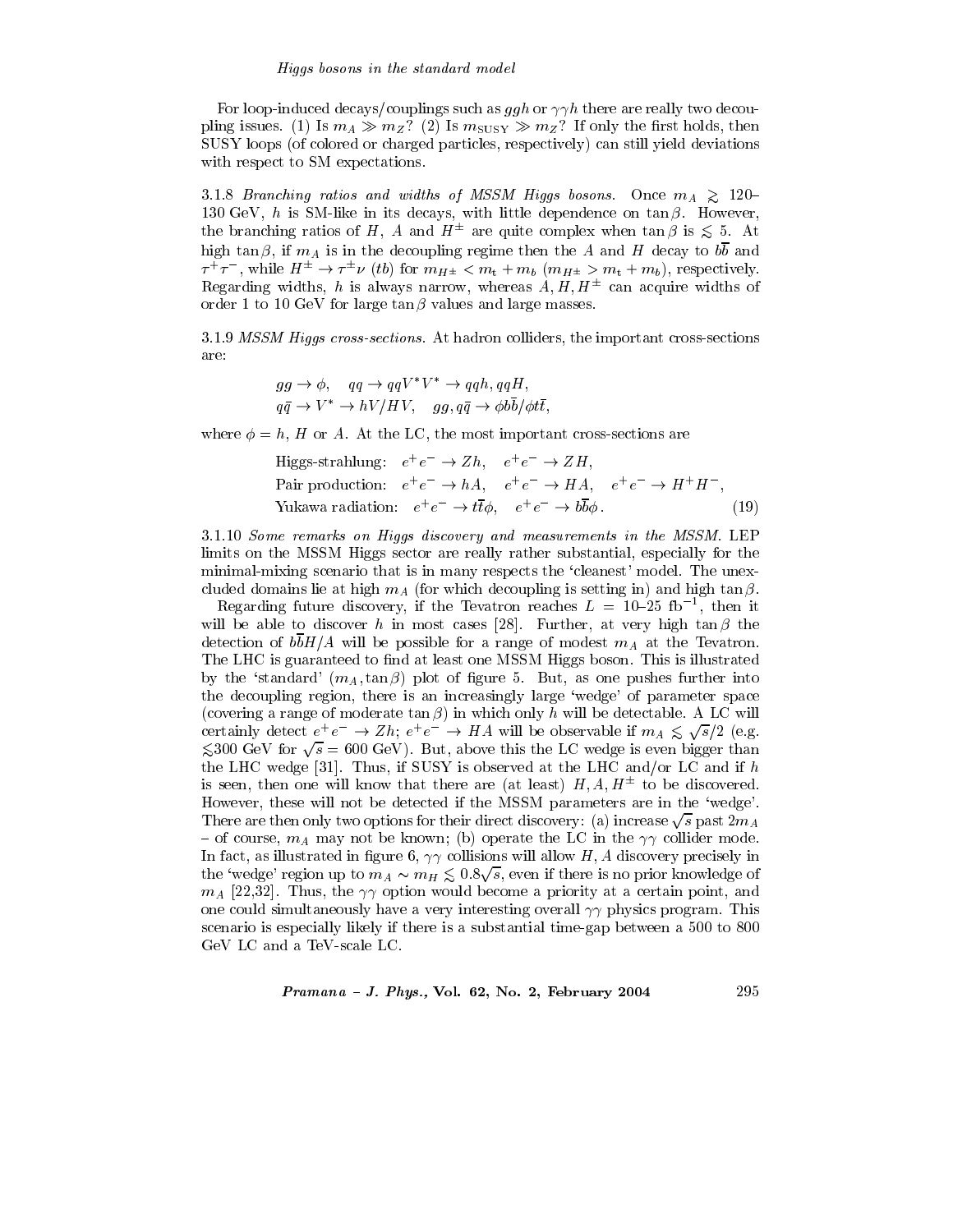John F Gunion



Figure 5.  $5\sigma$  discovery regions at the LHC (from [29], see also [30]).



Figure 6. Contours for discovery and 99% CL exclusion after four years of TESLA  $\gamma\gamma$  running. The roughly horizontal lines indicate the upper and lower limits of the 'wedge' region where neither the LHC nor the LC could detect H, A or  $H^{\pm}$ .

3.1.11  $CP$ -violation in the MSSM Higgs sector induced at one-loop [24]. If the soft-SUSY-breaking parameters are complex, then  $\delta h_b$ ,  $\Delta h_b$ ,  $\delta h_t$  and  $\Delta h_t$  can all be complex. In fact, it is possible to find parameter choices consistent with EDM limits, and so forth, that give large CP-violation in the Higgs sector. This would have five crucial consequences. (1) The  $h$ ,  $H$  and  $A$  all mix together and one has

## Pramana - J. Phys., Vol. 62, No. 2, February 2004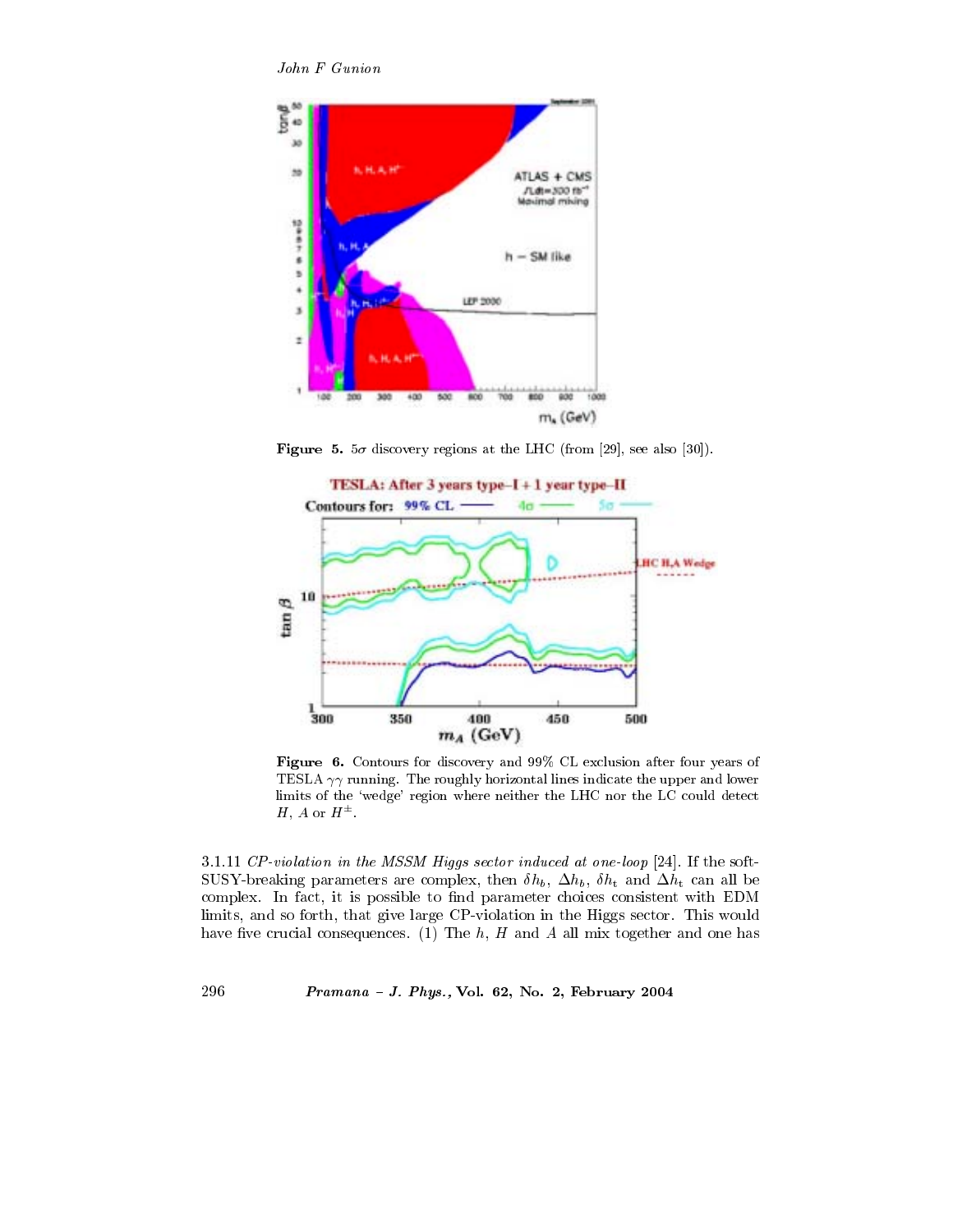## Higgs bosons in the standard model

simply three neutral eigenstates  $h_{1,2,3}$ . (2) The fermionic couplings of  $h_{1,2,3}$  will all have a mixture of  $a + i\gamma_5 b$  couplings, where a is the CP-even part and b is the CPodd part. (3) The  $h_{1,2,3}$  will share the VV coupling strength squared, generalizing the usual sum rule to  $\sum_{i=1,2,3} g_{h_i VV}^2 = g_{h_{SM} VV}^2$ . (4) The  $h_{1,2,3}$  could at the same time have somewhat similar masses, perhaps overlapping within the experimental resolution in certain channels. (5) In some regions of parameter space, one  $h_i$  can have substantial  $VV$  coupling (which is the usual requirement for easy discovery), but instead of decaying in the usual way, decays to a pair of lighter  $h_j h_j$  or  $h_j h_k$ or to  $Zh_k$ . All of this make Higgs discovery more difficult. There is even a region of parameter space such that there is a fairly light Higgs boson ( $\leq 50$  GeV) that would not have been seen at LEP.

## 3.2 Remarks regarding a general CP-violating 2HDM

All the features discussed just above regarding a CP-violating MSSM Higgs sector apply even more forcefully to a general CP-violating two-Higgs-doublet model (2HDM), and can potentially lead to some real problems for Higgs detection and analysis, as we enumerate. (1) The Tevatron could fail to see any of the  $h_i$  signals simply because all are weaker than predicted for the case where there is a single SM-like Higgs. The same could be true of the LHC. A particular problem is that the  $\gamma\gamma$  decay mode of any  $h_i$  is rapidly suppressed when the  $h_iVV$  coupling is not of full strength, which also suppresses the  $WW \rightarrow h_i$  fusion cross-section. (2) Even a Higgs with good production cross-section might not be detectable since it decays to two other Higgs bosons, each of which decays to  $b\overline{b}$  (for example). (3) A future LC would be guaranteed to find at least one of the Higgs bosons, provided there is no precision electroweak 'conspiracy' discussed earlier. This is because: (a) the precision electroweak data require significant  $g_{ZZh_i}^2$  weight for  $m_{h_i} \leq 200 \text{ GeV}$ ;<br>(b) the  $Zh_i$  and  $W^*W^* \to h_i$  cross-sections cannot all be suppressed for  $h_i$  in this mass region; and (c) the LC can probe to very small  $g^2_{ZZh_i}$ . In the case of the MSSM, the renormalization group equations and constraints guarantee that one of the  $h_i$  will be light and have substantial  $g_{ZZh_i}^2$ .<br>There is still a decoupling limit in the MSSM context. If  $m_{H^{\pm}} \gg m_Z$ , then  $h$ 

will become pure CP-even. The  $H$  and  $A$  will be heavy and can still mix strongly, but at least discovery of  $h$  would be guaranteed.

## 3.3 Determination of Higgs CP properties

From the above discussion, it should be apparent that there are many important situations in which we will need a way of precisely measuring the CP properties of one or more Higgs bosons. These include:  $(1)$  separating the H and A of the MSSM; (2) determining the CP admixture of a given mass eigenstate in the case of a CPV Higgs sector; and  $(3)$  resolving overlapping Higgs resonances of different or mixed CP character. In many respects, the  $\gamma\gamma$  collider is clearly the best machine for accomplishing these tasks, and in many cases it would be the only way. At the  $\gamma\gamma$  collider [18,20,21], one uses maximally polarized (either transverse or circular,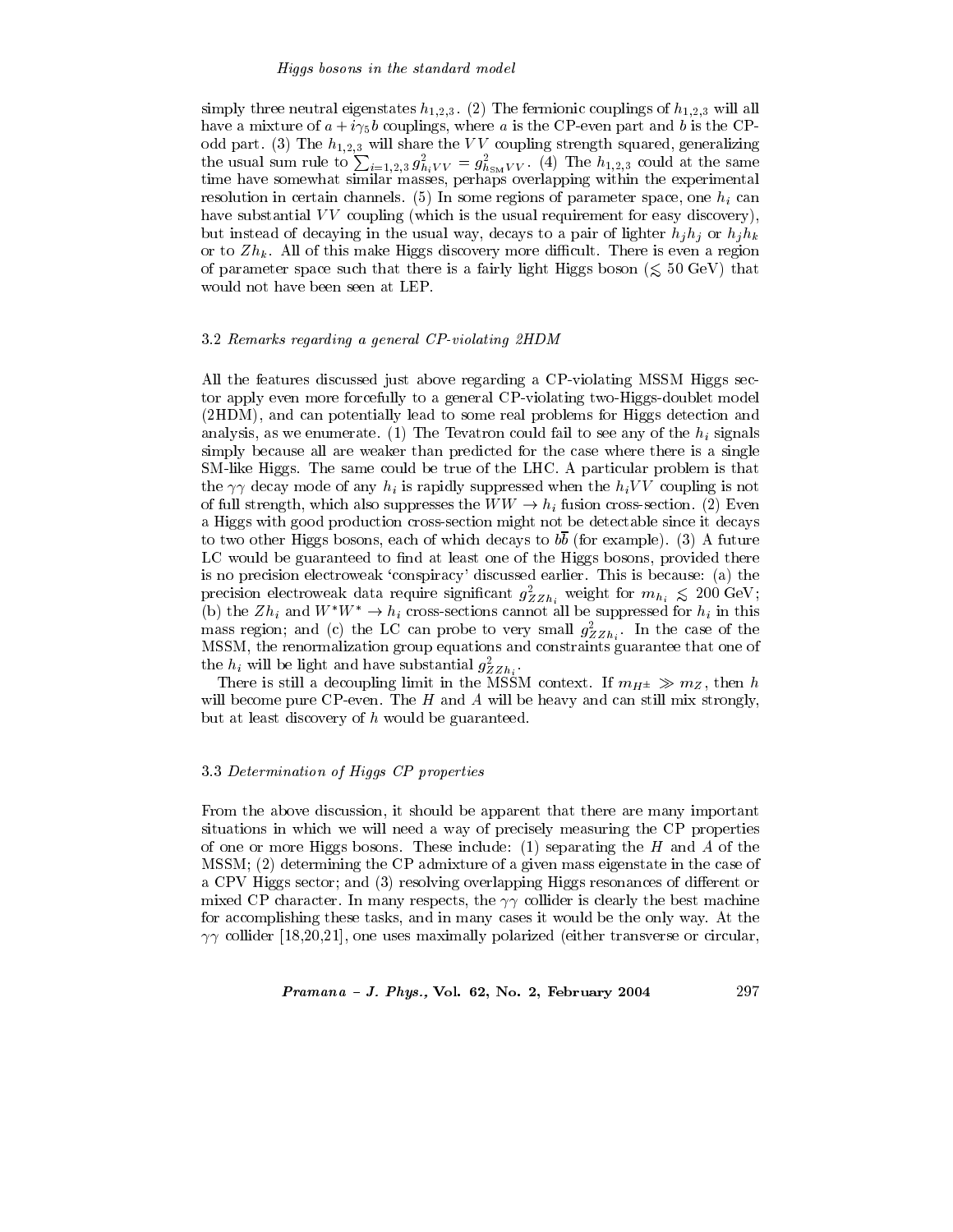depending upon whether the Higgs sector appears to be CPC or CPV, respectively) laser photon beams and looks at various rate asymmetries. Signal-background interference in the  $t\bar{t}$  final state can also probe the CP of a Higgs boson with large  $t\bar{t}$  branching ratio [33].

## 3.4 Phenomenological indications for the decoupling limit

There are many observations that suggest that the Higgs sector parameters may be in a decoupling limit. First, we have already noted that LEP limits tend to push in that direction in the MSSM context; they require large  $\tan \beta$  and  $m_A$  in the minimal-mixing scenario, for example. Second, allowing the most general fermionic coupling structure in, for example, a general 2HDM leads to FCNC. However, in the decoupling limit this is not a problem since the FCNC couplings of the surviving light Higgs are suppressed by the small value of  $cos(\beta - \alpha)$  [26]. The MSSM is a particular example of this; it can be shown that all CP-violating couplings of the SM-like h vanish as  $\cos(\beta - \alpha) \rightarrow 0$  in the true decoupling limit. Of course, H and A (in the 2HDM for example) will generally have FCNC and CPV couplings, but their effects are suppressed by a factor of  $m_h^2/m_A^2$  due to the large masses appearing in the propagators of the heavy Higgs bosons [26]. As a result, all FCNC and CPV effects are at the same level for h, H and A and are of order  $\cos(\beta - \alpha) \sim m_h^2/m_A^2$ .

Thus, we might in general anticipate that the Higgs sector will be in a decoupling limit, unless the model contains other symmetries for suppressing the naturally present FCNC and CPV couplings. In this regard, it is worth noting that SUSY left-right symmetric models can be constructed with the needed symmetries.

## 3.5 The NMSSM Higgs sector

298

There are many reasons to think that the simple two-doublet MSSM Higgs sector should be extended by including at least one extra singlet (see [5] for a summary). First, it is not easy to avoid having extra singlet superfields in the generic string theory context. At a more phenomenological, model-building level, introducing an extra singlet superfield, S, and the superpotential interaction  $W \ni \lambda H_1 H_2 S$  leads to an effective  $\mu \hat{H}_1 \hat{H}_2$  term with  $\mu = \lambda s$  when  $\langle \hat{S}_{\text{scalar component}} \rangle = s$ . It is natural for s, and hence  $\mu$  to have a scale of the order of electroweak scale, as is absolutely required for acceptable phenomenology of the MSSM. In the MSSM context, the  $\mu$  term of the superpotential has no natural source; it is introduced more or less 'by hand'. In general, the NMSSM also includes a superpotential term of the form  $W \ni \kappa N^3$ . Of course, it is important to remember that adding extra singlets to the two doublets of the MSSM does not affect the success of gauge unification.

Assuming no CP violation, the NMSSM Higgs sector mass eigenstates comprise: 3 CP-even Higgs bosons,  $h_{1,2,3}$ ; 2 CP-odd Higgs bosons,  $a_{1,2}$ ; and a charged Higgs pair  $h^{\pm}$ . There has been a substantial body of work addressing the phenomenology of the NMSSM Higgs sector, particularly the issue of whether or not there is a 'no-lose' theorem for Higgs discovery at a given type of collider (i.e. a guarantee that at least one of the NMSSM Higgs bosons will be discovered).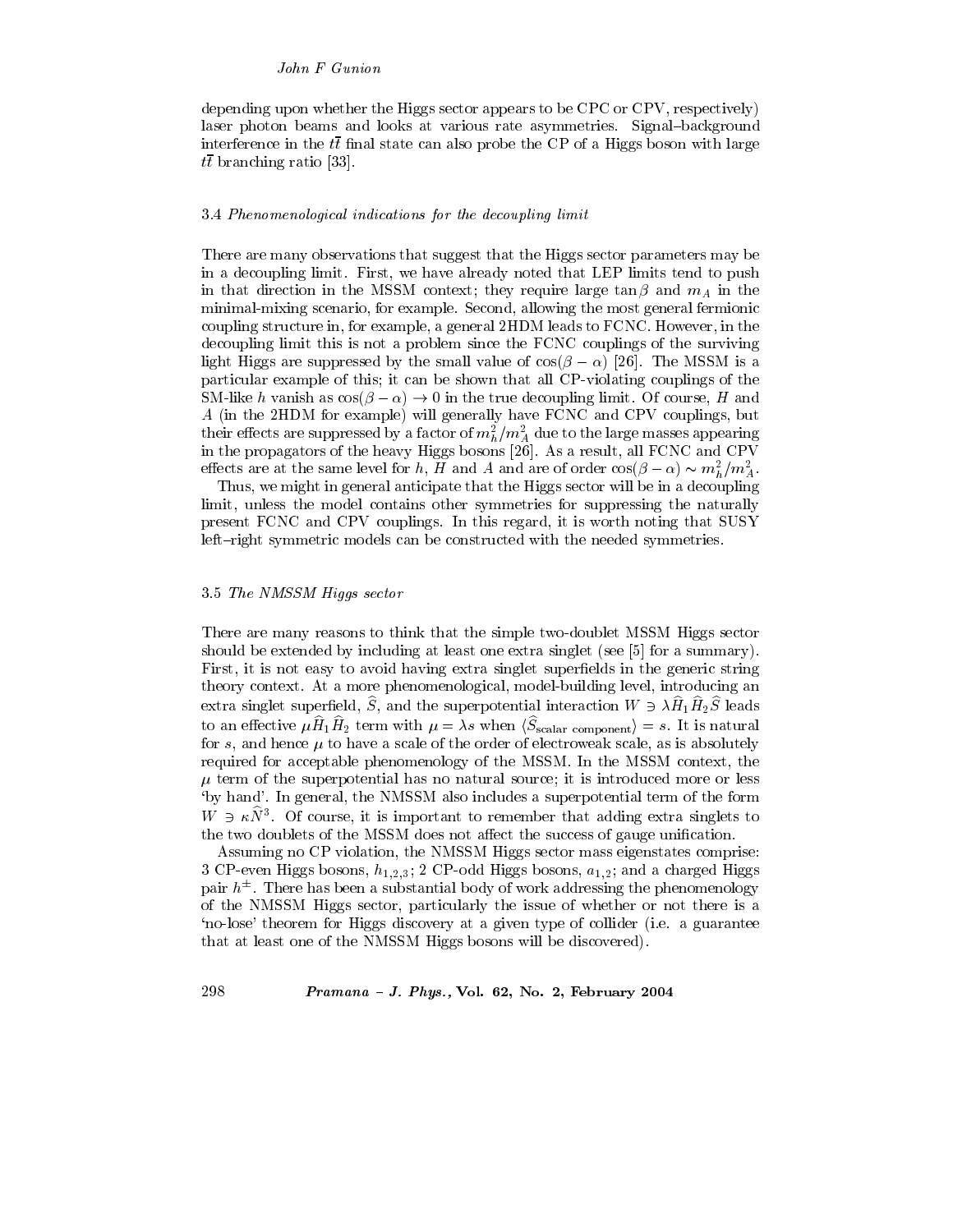*Linear collider.* Many groups have shown that one can add a singlet and still find a signal [34]. The basic point is that the renormalization group equations and structure of the superpotential for the NMSSM are such that there will always be one of the  $h_i$  that both has mass below  $\sim 160 \text{ GeV}$  and has  $g_{ZZh_i}^2 \gtrsim 0.5 g_{Zzh_{SM}}^2$ .<br>This  $h_i$  will be easily detectable in  $e^+e^- \rightarrow Zh_i$  production at a LC with  $\sqrt{s}$  > 350 GeV.

*The LHC*. Establishing that one of the NMSSM Higgs bosons is guaranteed to be detected at the LHC has proven to be a highly non-trivial task. However, recent work has shown that it may actually be possible  $[35,36]$ . I review the situation briefly. First, let us recall the basic parameters of the model required to specify the Higgs sector. They are:  $\lambda$ ,  $\kappa$ ,  $\mu$ ,  $\tan \beta$ ,  $A_{\lambda}$ , and  $A_{\kappa}$  (the latter two are the soft SUSY breaking parameters associated with  $\lambda$  and  $\kappa$  superpotential terms). A scan over all the parameters is performed. Perturbativity for the couplings after evolution up to  $M_U$  via the RGE equations is imposed.

The 'standard' Higgs boson discovery modes for the LHC for a multi-doublet + singlet Higgs sector are listed below (with  $\ell = e, \mu$ ):

- (1)  $gg \rightarrow h/a \rightarrow \gamma \gamma$ ;
- (2) associated  $Wh/a$  or  $t\bar{t}h/a$  production with  $\gamma\gamma\ell^{\pm}$  in the final state;
- (3) associated  $t\bar{t}h/a$  production with  $h/a \rightarrow b\bar{b}$ ;
- (4) associated  $b\bar{b}h/a$  production with  $h/a \rightarrow \tau^+\tau^-$ ;
- (5)  $gg \to h \to ZZ^{(*)} \to 4$  leptons;
- (6)  $gg \to h \to WW^{(*)} \to \ell^+ \ell^- \nu \bar{\nu}$ ;
- (7)  $WW \rightarrow h \rightarrow \tau^+ \tau^-$ ;
- (8)  $WW \rightarrow h \rightarrow WW^{(*)}$

We first surveyed all NMSSM parameter choices such that the decay modes in which one Higgs decays to one or more Higgs boson of lower mass,

(i) 
$$
h \to h'h'
$$
, (ii)  $h \to aa$ , (iii)  $h \to h^{\pm}h^{\mp}$ , (iv)  $h \to aZ$ ,  
(v)  $h \to h^{\pm}W^{\mp}$ , (vi)  $a' \to ha$ , (vii)  $a \to hZ$ , (viii)  $a \to h^{\pm}W^{\mp}$ , (20)

are forbidden. The outcome is that the statistical significances for detecting the Higgs bosons obtained by combining all the modes  $(1)$ – $(8)$ , including the absolutely crucial W-fusion modes, are always  $\gtrsim 7\sigma$ . Thus, NMSSM Higgs boson discovery by just one detector with  $L = 300$  fb<sup>-1</sup> is essentially guaranteed for those portions of parameter space for which Higgs boson decays to other Higgs bosons or supersymmetric particles are kinematically forbidden.

However, if we scan over parameters such that at least one of the modes of eq. (20) is allowed, we find many scenarios in which the signals in modes  $(1)$ –(8) are extremely weak. In all such cases (a) there is a light CP-even Higgs boson with mass of order 110 to 130 GeV with substantial doublet content that decays mainly to two still lighter CP-odd Higgs states,  $h \rightarrow aa$ , where  $m_a$  can range from  $\sim 5$ to  $\sim 50$  GeV and (b) all the other Higgs states are either dominantly singlet-like, implying highly suppressed production rates, or relatively heavy, decaying to  $t\bar{t}$  or to one of the 'difficult' modes (i)–(viii). In such cases, it seems evident that the best

Pramana - J. Phys., Vol. 62, No. 2, February 2004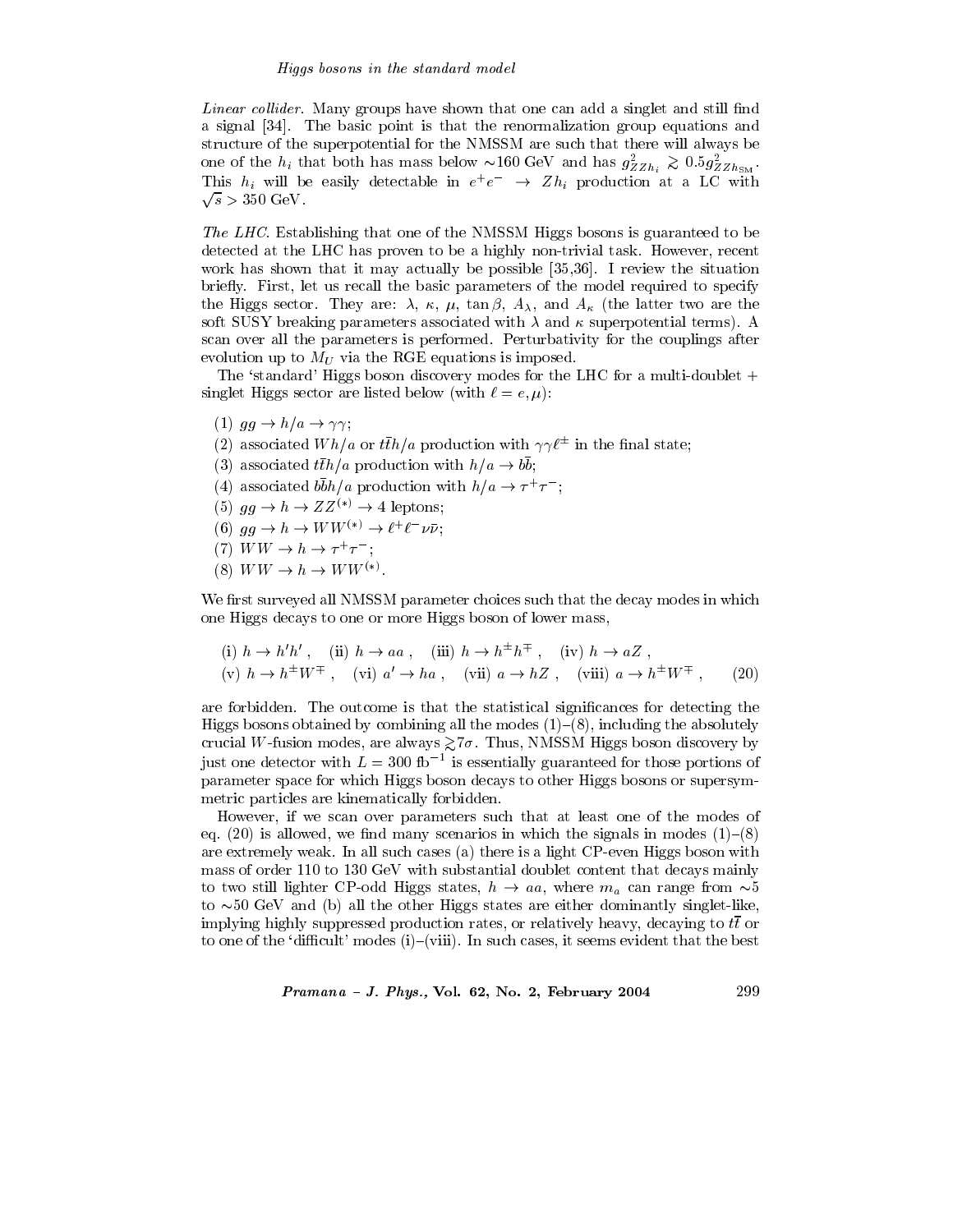

**Figure 7.** Reconstructed mass of the  $jj\tau^{+}\tau^{-}$  system for signals and backgrounds after appropriate event selections at the LHC. We plot  $d\sigma/dM_{ij\tau^+\tau^-}$ (fb/10 GeV) vs.  $M_{jj\tau^+\tau^-}$  (GeV). Normalization is to the total cross-section after cuts.

opportunity for detecting at least one of the NMSSM Higgs bosons is to employ  $WW \rightarrow h$  production and develop techniques for extracting a visible signal for the  $h \rightarrow aa$  final state. We performed a detailed simulation of this signal and found that event selection criteria could be found such that detection of a Higgs signal should be possible in the  $WW \rightarrow h \rightarrow aa \rightarrow jj\tau^{+}\tau^{-}$  production/decay mode after accumulating 300 fb<sup> $-1$ </sup> in the ATLAS and CMS detectors. The nominal statistical significance achieved is  $>30\sigma$  with  $S/B > 1$ . However, the signal only emerges on the low end of a tail of a rapidly falling background. The signal is illustrated in figure 7 for six sample cases of the type described.

## 3.6 The 'continuum' Higgs possibility

A still more difficult case for Higgs discovery arises when there is a series of Higgs bosons separated by the mass resolution in the discovery channel(s) [37]. This situation could arise in string models where extra Higgs singlet fields are abundant. (Again, we emphasize that adding extra singlets to the two doublets of the MSSM leaves the success of gauge coupling unification intact.)

This scenario is challenging even for a LC. There, the Higgs signals would overlap if there is one Higgs boson at every  $\sim 10 \text{ GeV}$  (the detector resolution in the recoil mass spectrum for  $e^+e^- \rightarrow Z+\text{Higgs}$ ). In general, all the overlapping neutral Higgs bosons could mix with the normal SM Higgs (or the MSSM scalar Higgs bosons) in

## Pramana - J. Phys., Vol. 62, No. 2, February 2004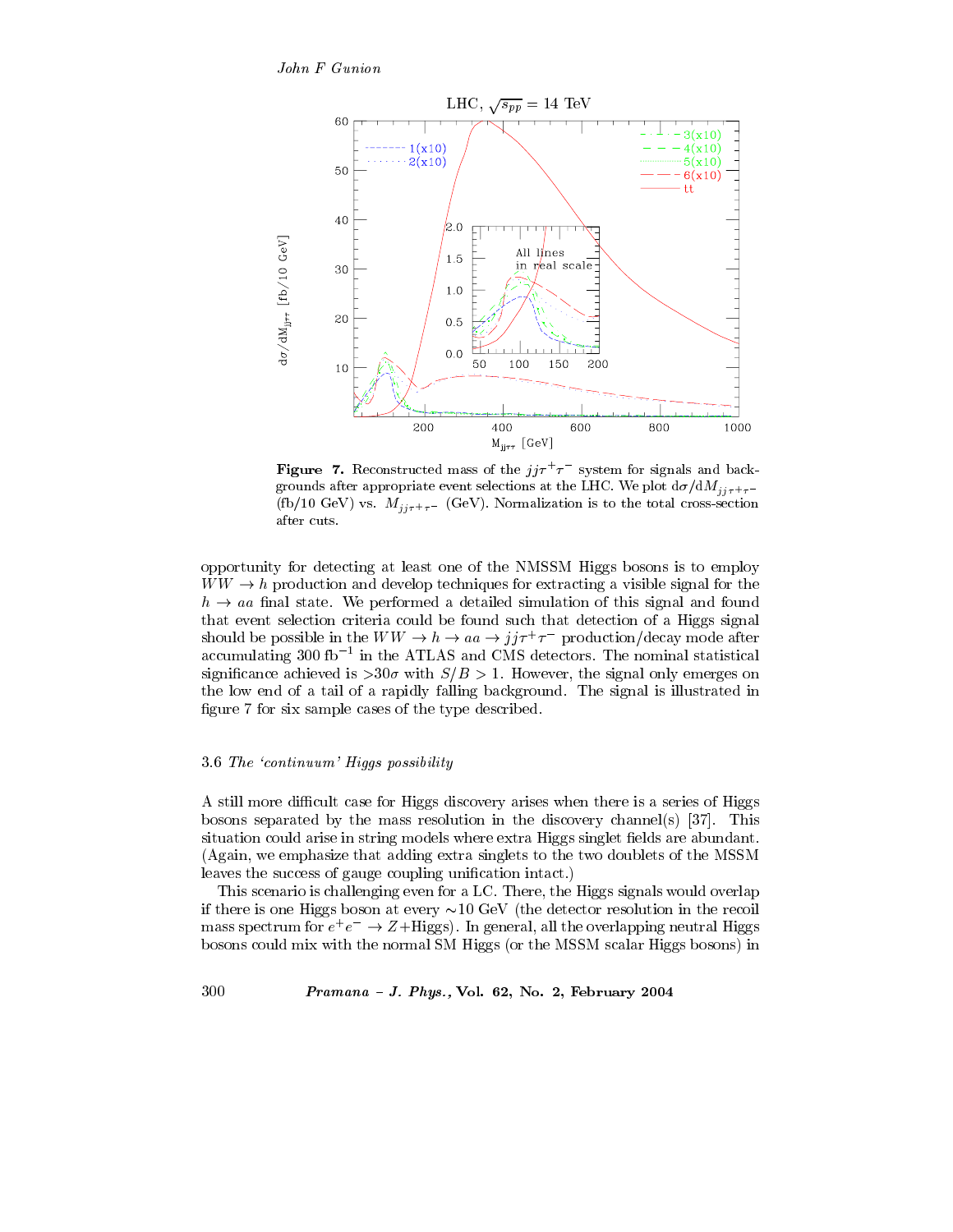such a way that the physical Higgs bosons share the  $WW/ZZ$  coupling and decay to a variety of channels. In such a case, the only model independent discovery procedure would be to use  $e^+e^-\to Z+X$  and look for a broad excess in  $M_X.$ 

Fortunately, there are some constraints on such a model. Using continuum notation, the important issue is the value of  $m<sub>C</sub>$  in

$$
\int_0^\infty \mathrm{d}m K(m)m^2 = m_C^2, \quad \text{where} \quad \int_0^\infty K(m) = 1,\tag{21}
$$

where  $K(m)(gm_W)^2$  is the (density in Higgs mass of the) strength of the hWW coupling-squared. Constraints include the following: (1) Consistency with precision electroweak data is most easily accommodated if  $m_C^2 \leq (200-250 \text{ GeV})^2$ . (2) For multiple Higgs representations of any kind in the most general SUSY context, RGE plus perturbativity up to  $M_U \sim 2 \times 10^{16} \text{ GeV}$  also gives  $m_C^2 \lesssim (200-250 \text{ GeV})^2$ . Of course one must be cautious in relying too much on such constraints. As we have discussed, many types of new physics at low scale allow evasion of the  $m<sub>c</sub><sup>2</sup>$ limits above, e.g. large extra dimensions or appropriate extra Higgs structure.

Ignoring this caveat, let us employ the sum rule with  $m_C = 200 \text{ GeV}$  and take  $K(m)$  = constant from  $m_A = m_h^{\min}$  to  $m_B = m_h^{\max}$ , i.e.,  $K(m) = 1/(m_B - m_A)$ . Current LEP constraints imply [38] that  $K(m)$  should not be very large for  $m <$ 80 GeV. To search for the continuum spectrum in the range  $m > 80$  GeV, a  $\sqrt{s}$  = 500 GeV LC is more or less ideal. For  $K(m)$  = constant,  $m_C$  = 200 GeV and  $m_A = 70 \text{ GeV}$  we find  $m_B = 300 \text{ GeV}$  and  $m_B - m_A = 230 \text{ GeV}$ . A fraction  $f = 100 \text{ GeV}/230 \text{ GeV} \sim 0.43$  of the continuum Higgs signal lies in the  $M_X \in$ (100, 200) GeV region (which region avoids the  $M_X = m_Z$  peak region with largest background). After summing  $Z \rightarrow e^+e^- + \mu^+\mu^-$  events, we find  $S \sim 540f$  with a background of  $B = 1080$  in the (100, 200) GeV window, assuming  $L = 200$  fb<sup>-1</sup>. The result is  $(S/\sqrt{B}) \sim 16 f(L/200 \text{ fb}^{-1})$  for  $m \in (100-200) \text{ GeV}$ . This constitutes a very clear signal. With  $\vec{L} \sim 2000$  fb<sup>-1</sup>, it would be possible to determine the magnitude of the signal with reasonable error  $(\sim 15\%)$  in each 10 GeV interval.

Detection of this continuum Higgs boson signal would be extremely challenging at a hadron collider such as the LHC. No procedure has been suggested to date for extracting the signal. Even though each Higgs boson would be a very narrow resonance, the only channels with a sufficiently good resolution to resolve the distinct resonances would the  $\gamma\gamma$  and 4 $\ell$  final states. However, since each Higgs resonance only couples to ZZ and WW with a fraction of the usual SM strength, both the  $\gamma\gamma$ signal (which relies largely on the W-loop contribution to the  $\gamma\gamma$  Higgs coupling) and the 4 $\ell$  signal from Higgs  $\rightarrow ZZ \rightarrow 4\ell$  will be greatly suppressed compared to the expectation for the SM Higgs boson. This model thus constitutes a prime example of how a LC would be an absolutely essential complement to the LHC.

## 3.7 Left-right symmetric supersymmetric models

Motivations for high-scale left-right symmetry are very substantial (see [5] for discussion and references). First, the idea that a Higgs field breaks parity at some high scale  $m_R$  is very attractive. Second,  $SO(10)$ , which automatically includes  $\nu_R$  fields for neutrino masses as well as the usual  $SU(5)$  representation structures, contains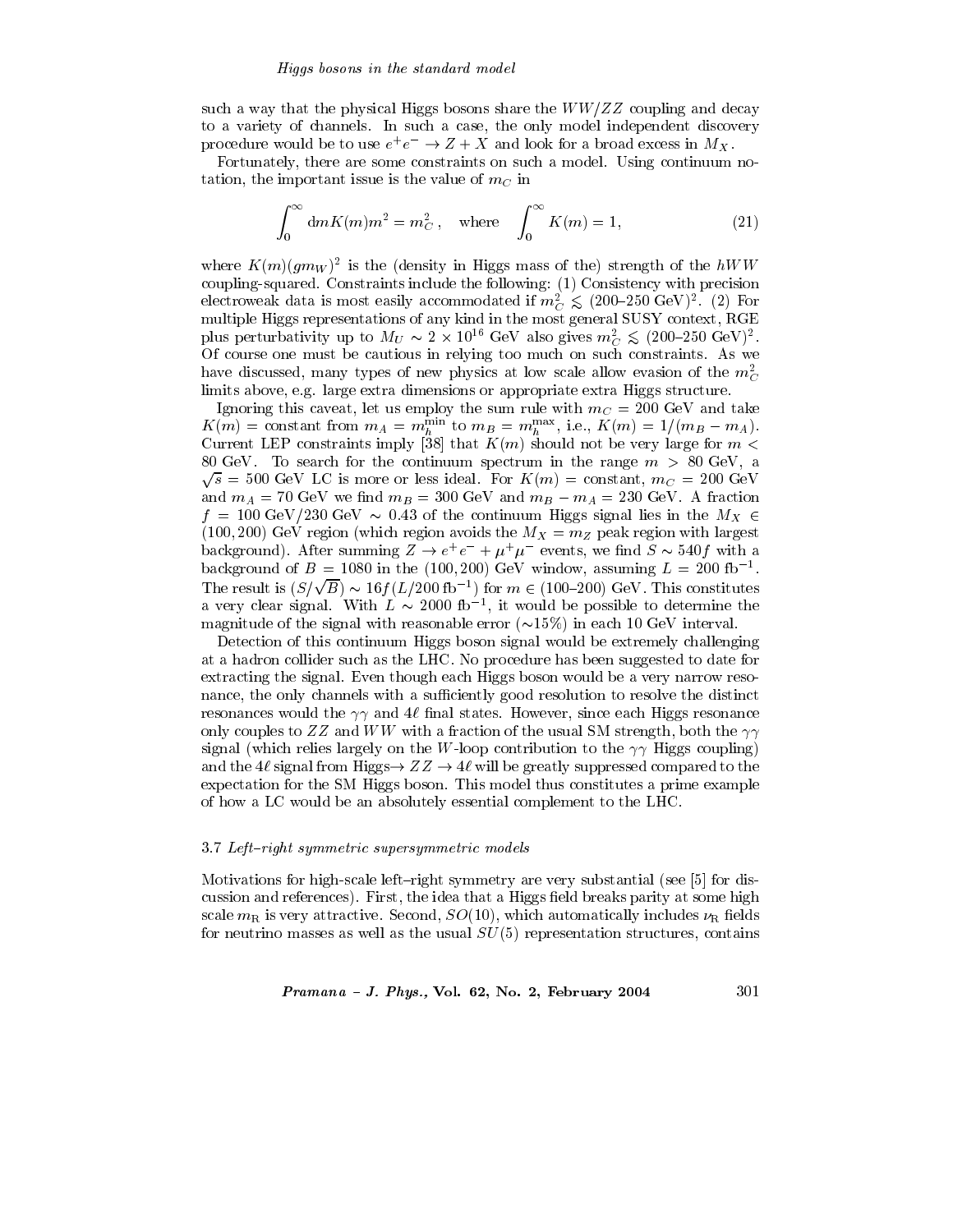the subgroup  $SU(2)_L \times SU(2)_R \times U(1)_{B-L} \times SU(3)_C$ . Third, the see-saw mechanism for neutrino mass generation is easily implemented. Further, if the left-right symmetric model is placed in the supersymmetric context  $[39-42]$ , the resulting SUSYLR symmetries guarantee that R-parity is conserved. A SUSYLR model also ensures the absence of the strong CP problem as well as the SUSY-CP problem (i.e. the generic problem of SUSY phases giving a large EDM unless cancellations are carefully arranged) at  $m<sub>R</sub>$ . It is then a matter of making sure that evolution from  $m_B$  down to the TeV scale does not destroy these two properties. This can be arranged fairly easily. The primary drawback of LR and SUSYLR models is that gauge unification is not possible without very specific choices of intermediate scale matter.

In the context of Higgs physics, the main reason for bringing up LR and SUSYLR models is that they inevitably contain a very large number of Higgs bosons, often including several 'bi-doublets' (i.e. Higgs representations that transform simultaneously as doublets under  $SU(2)_{\rm L}$  and  $SU(2)_{\rm R}$ ) as well as  $SU(2)_{\rm L}$  and  $SU(2)_{\rm R}$ triplets. However, it is easiest to construct specific models that are phenomenologically and theoretically consistent if there is an effective low-energy theory limit in which all the Higgs bosons other than those equivalent to the usual MSSM Higgs bosons are too heavy to detect at a TeV scale accelerator.

## 4. Conclusions

The time is approaching when we will have data that should reveal the existence and nature of the Higgs sector. We have developed detailed approaches for exploring and testing the single-doublet standard model Higgs sector as well as the constrained two-Higgs-doublet sector of the MSSM. While the SM Higgs boson will certainly be detected at the LHC, it may take both the LHC and the LC (including  $\gamma\gamma$  collider) to fully verify its properties, including quantum numbers, with high precision. Assuming CP conservation in the Higgs sector, at least one of the Higgs bosons of the MSSM will also be observable at the LHC. However, in the decoupling regime only the light SM-like h will be accessible. In this regime, unless  $\tan \beta$  is very large, detection of the heavier H, A and  $H^{\pm}$  would require either a very high energy LC or a  $\gamma\gamma$  collider facility at a somewhat lower energy LC. CP violation induced by radiative corrections to the Higgs sector might further complicate LHC observation of a Higgs boson, especially when parameters are such that the various neutral Higgs bosons mix strongly with one another. However, a LC would have no trouble detecting and studying the Higgs bosons in such a case.

We must also allow for the possibility that the Higgs sector in either of these contexts could be more complicated, prototypes being the general two-Higgs-doublet extension of the one-doublet SM Higgs sector and the NMSSM extension of the MSSM Higgs sector to include a single extra singlet. In such extensions, it is possible to find parameter choices for which the detection of even one Higgs boson at the LHC or the LC would be quite challenging. In most such cases, if detection is not possible at one machine, it would be possible at the other. For example, in the general 2HDM parameters can be chosen so that the precision electroweak constraints are satisfied even though there is no Higgs sufficiently light to be accessible to a  $\sqrt{s}$  = 600 GeV LC. But, in such cases there is always a heavy SM-like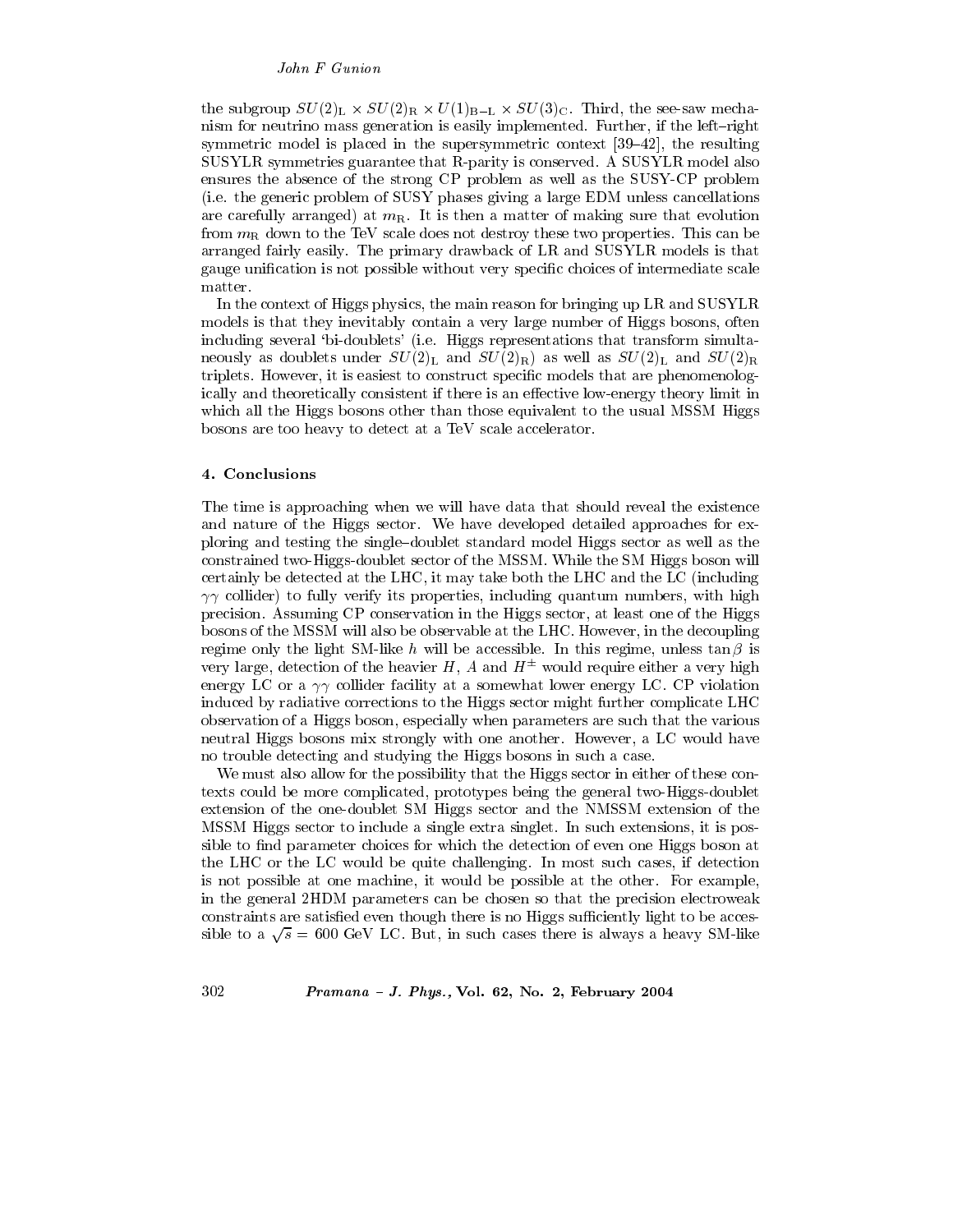## Higgs bosons in the standard model

Higgs boson that the LHC would easily detect. In the NMSSM case, the converse applies. The only NMSSM Higgs boson signal at the LHC might be quite weak and/or difficult to interpret with certainty, whereas LC detection of at least one CP-even NMSSM Higgs boson is guaranteed. Here, and in a variety of other models, complications due to unexpected decays (e.g. Higgs pair,  $Z+\text{Higgs}$ , SUSY), CP violation, overlapping signals etc. make attention to multi-channel analysis at the LHC vital. There is enough freedom in the Higgs sector that we should not take Higgs discovery at the Tevatron or LHC for granted, even in the case of the MSSM. To close the gaps, we must keep improving and working on every possible signature.

If no Higgs boson is detected at the LHC, the LHC's ability to determine whether or not the  $WW$  sector is perturbative [43] could be quite crucial. If it is perturbative, this will be a strong hint that we missed the signal(s) for a complicated set of light Higgs bosons that share the  $WW$  coupling strength squared. In such a case, we will know that the LC is needed to discover and study the Higgs boson(s). More generally, it is important to re-emphasize the complementarity between the LHC and the LC. In particular, as already noted, only the LHC (or a LC with  $\sqrt{s} \sim 1$  TeV) would detect a Higgs boson in some versions of a general 2HDM, while the LC would be the only way to probe a continuum of strongly mixed Higgs bosons.

It is also important to emphasize the value of the  $\gamma\gamma$  collider option at the LC for detecting the heavy  $H, A$  in the 'wedge' region and its unique ability for determining the CP nature of any neutral Higgs boson that is observed. Direct CP determinations could be quite crucial for disentangling any but the simplest SM Higgs sector.

Although not discussed here for lack of space, once observed, the properties and rates for  $H$ ,  $A$  will help enormously in determining important SUSY parameters, especially tan  $\beta$  (see [44]). Exotic Higgs representations, such as an  $SU(2)$ <sub>L</sub> triplet as motivated by the see-saw approach to neutrino masses, will lead to exotic collider signals and possibilities that we have also not attempted to review here.

It is somewhat of a shock to realize that, even after 40 years since the introduction of the elementary Higgs boson possibility, we are still waiting experimental confirmation and still proposing new models that require further development of techniques for ensuring the discovery of Higgs bosons should they exist. That we must persist is clear. The Higgs sector will undoubtedly hold absolutely critical keys to understand the underlying fundamental theory of the Universe in which we live.

## Acknowledgements

This work was supported in part by the US Department of Energy and the Davis Institute for High Energy Physics.

## References

[1] P W Higgs, Phys. Lett. 12, 132 (1964); Phys. Rev. Lett. 13, 508 (1964); Phys. Rev. 145, 1156 (1966)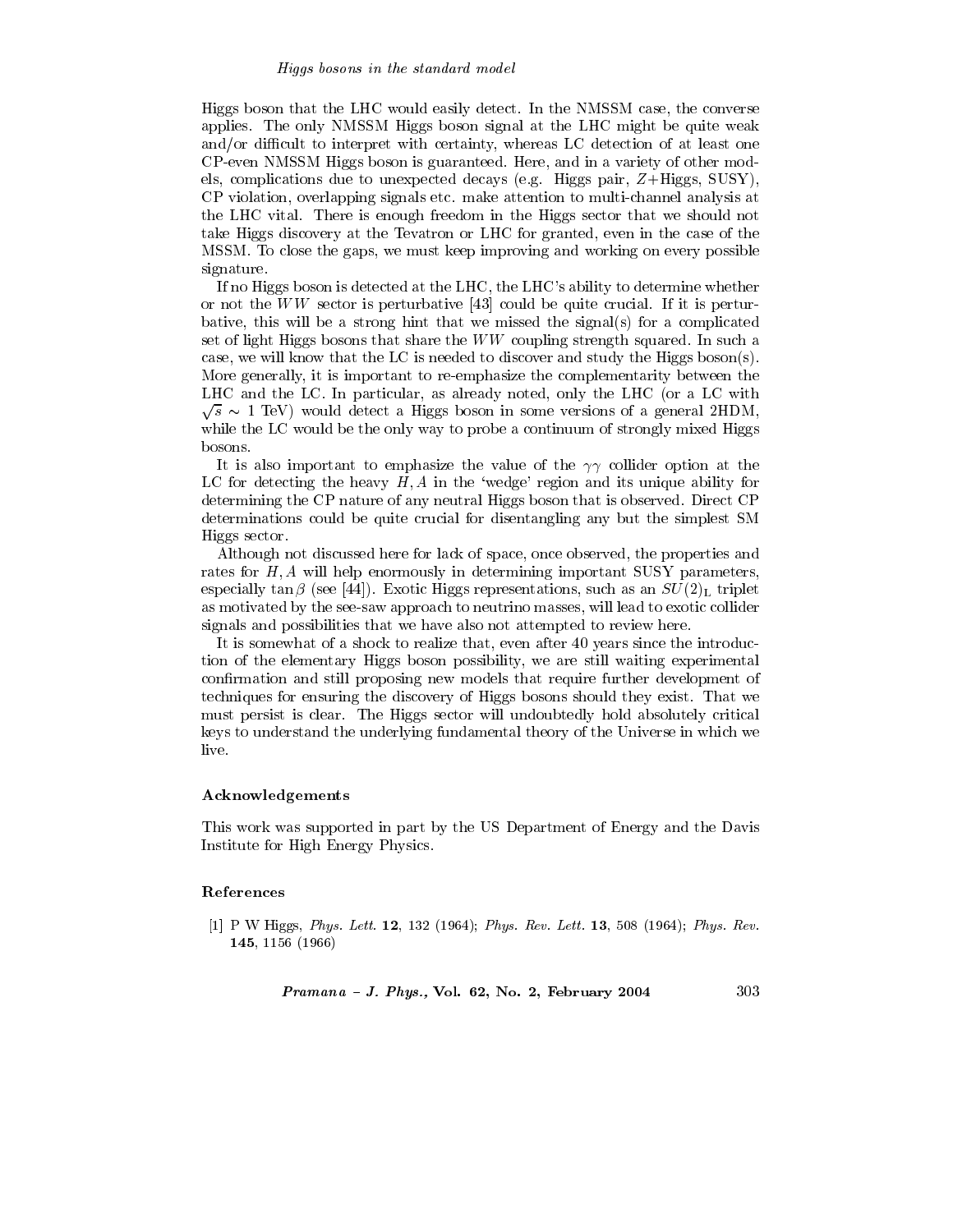- [2] F Englert and R Brout, *Phys. Rev. Lett.* **13**, 321 (1964)
- [3] M Carena and H E Haber, Prog. Part. Nucl. Phys. 50, 63 (2003); arXiv:hepph/0208209
- [4] J F Gunion, H E Haber and R Van Kooten, arXiv:hep-ph/0301023
- [5] J F Gunion, H E Haber, G Kane and S Dawson, The Higgs hunter's guide (Perseus Publishing, Reading, MA, 1990)
- [6] M Grunewald, EW precision data global  $m_h$  fit, Electroweak Precision Data and the Higgs Mass, Workshop at DESY-Zeuthen, 28 Feb. -1 March, 2003, and additional updates at http://lepewwg.web.cern.ch/LEPEWWG/
- [7] ALEPH, DELPHI, L3 and OPAL Collaborations, The LEP working group for Higgs boson searches], CERN-EP/2003-011
- [8] K Riesselmann, DESY-97-222 (1997); hep-ph/9711456
- [9] C Kolda and H Murayama, J. High Energy Phys.  $0007$ , 035 (2000)
- [10] P Chankowski, T Farris, B Grzadkowski, J F Gunion, J Kalinowski and M Krawczyk, Phys. Lett. B496, 195 (2000); arXiv:hep-ph/0009271
- [11] K M Cheung, C H Chou and O C Kong, *Phys. Rev.* **D64**, 111301 (2001); arXiv:hepph/0103183
- [12] M Krawczyk, in Proc. of the APS/DPF/DPB Summer study on the future of particle *physics* (Snowmass 2001) edited by N Graf, eConf **C010630**, P343 (2001); arXiv:hepph/0112112
- [13] R D Heuer, D J Miller, F Richard and P M Zerwas (eds), 'TESLA: The superconducting electron positron linear collider with an integrated X-ray laser laboratory, Technical design report, Part 3: Physics at an  $e^+e^-$  Linear Collider, DESY-01-011 (March, 2001), http://tesla.desy.de/tdr/ [hep-ph/0106315]
- [14] M T Dova, P Garcia-Abia and W Lohmann, LC Note LC-PHSM-2001-055; hepph/0302113
- [15] D J Miller, S Y Choi, B Eberle, M M Mühlleitner and P M Zerwas, *Phys. Lett.* **B505**, 149  $(2001)$ ; hep-ph/0102023
- [16] B Grzadkowski and J F Gunion, Phys. Lett. B350, 218 (1995); hep-ph/9501339
- [17] B Grzadkowski and J F Gunion, hep-ph/9503409
- [18] M Krämer, J Kühn, M L Stong and P M Zerwas, Z. Phys. C64, 21 (1994); hepph/9404280
- [19] G R Bower, T Pierzchala, Z Was and M Worek, Phys. Lett. **B543**, 227 (2002); hep $ph/0204292$
- [20] B Grzadkowski and J F Gunion, Phys. Lett. B294, 361 (1992); hep-ph/9206262
- [21] J F Gunion and J G Kelly, *Phys. Lett.* **B333**, 110 (1994); hep-ph/9404343
- [22] D M Asner, J B Gronberg and J F Gunion, *Phys. Rev.* **D67**, 035009 (2003); arXiv:hepph/0110320
- [23] J F Gunion, Int. J. Mod. Phys. A11, 1551 (1996); arXiv:hep-ph/9510350 J F Gunion, *Int. J. Mod. Phys.* **A13**, 2277 (1998); arXiv:hep-ph/9803222
- [24] See M Carena, J R Ellis, S Mrenna, A Pilaftsis and C E Wagner, arXiv:hepph/0211467, and references therein
- [25] T Ibrahim and P Nath, *Phys. Rev.* **D63**, 035009 (2001);  $arXiv:hep-ph/0008237$
- [26] A detailed discussion and references are found in J F Gunion and H E Haber,  $arXiv:hep-ph/0207010$
- [27] See, for example, M Carena, H E Haber, H E Logan and S Mrenna, *Phys. Rev.* D65, 055005 (2002); Erratum, Phys. Rev. D65, 099902 (2002); arXiv:hep-ph/0106116, and references therein
- M Carena et al, arXiv:hep-ph/0010338 [28]
- [29] F Gianotti et al.  $arXiv:hep-ph/0204087$